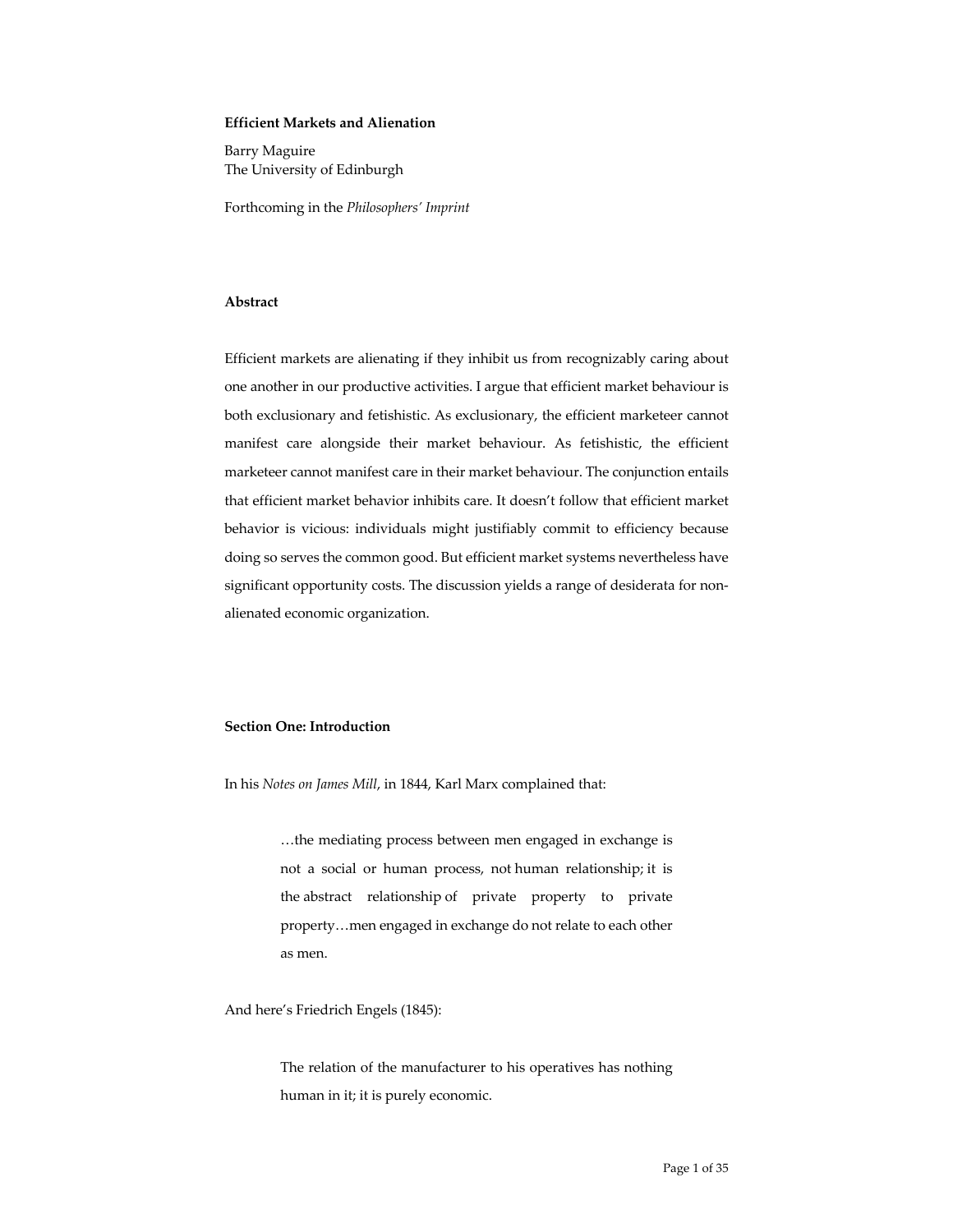I offer a contemporary version of this old objection to markets. I argue that efficient markets alienate us from one another by inhibiting care in market contexts.

Alienation objections to markets have surprisingly few defenders in contemporary moral or political philosophy – certainly as contrasted with distributive objections or concerns about exploitation. <sup>1</sup> One explanation of the waning influence of alienation objections to markets is a problematic inference from the fact that individuals can enter into exchanges for lots of different kinds of reasons. You can sell your cow to help yourself, to help the buyer, or perhaps to help the cow. It is often presumed to follow that any motives that might be required to avoid alienation can be encouraged in market contexts without altering the organizational infrastructure of the market system.2

But mere exchange - a voluntary transfer for consideration<sup>3</sup> - cannot have been what Marx and Engels had in mind, nor, for that matter, Philip Wicksteed, when he famously said that (1910, 180):

> The economic relation does not exclude from my mind everyone but me, it potentially includes everyone but you.

For such a substantive economic relation, we need to turn to the arguments *for* markets. In particular, we need to consider the ethical arguments based on

<sup>1</sup> For a sense of the richness of these other discussions, see Cohen (2008), Roemer (2017), Anderson (1993), and Satz (2010). As for the alienation objection: Liberal egalitarians generally avoid critiquing economic motives beyond the basic structure (for discussion, see Scheffler (2010, ch. 4), and Cohen (2008, chs. 1 and 3)). Libertarians are satisfied with exchanges that respect basic rights (cf. Friedman 1970, Brennan and Jaworski 2015). Discussions among socialists tend to be either uncritical of market alienation (Cohen (2001, 81); Honneth (2017, 16)); or unduly optimistic that the basis for would-be alienation in market relationships can be compensated by other areas of social and political life (Miller 1989, ch. 8; Carens 1981, 204-6). There are two exceptional accounts of Marxian alienation: Brudney 1998 and Kandiyali 2020. However, these theorists do not engage directly with the arguments *for* markets. Meanwhile, a related alienation objection to impartial moral theories has been extremely influential in contemporary moral philosophy: especially Williams 1973, Railton 1984, Wolf 2012b. There are no applications of these contemporary discussions of alienation in moral philosophy back to political economy.

<sup>2</sup> For discussions of this 'mixed motive' defence, see Folbre & Nelson (2000), Sudgen & Bruni (2008), Brennan and Jaworski (2015), Sverdlik (2011), Di Norcia and Tigner Larkins (2000). <sup>3</sup> This is the standard definition; for discussion see Brown & Maguire (2019).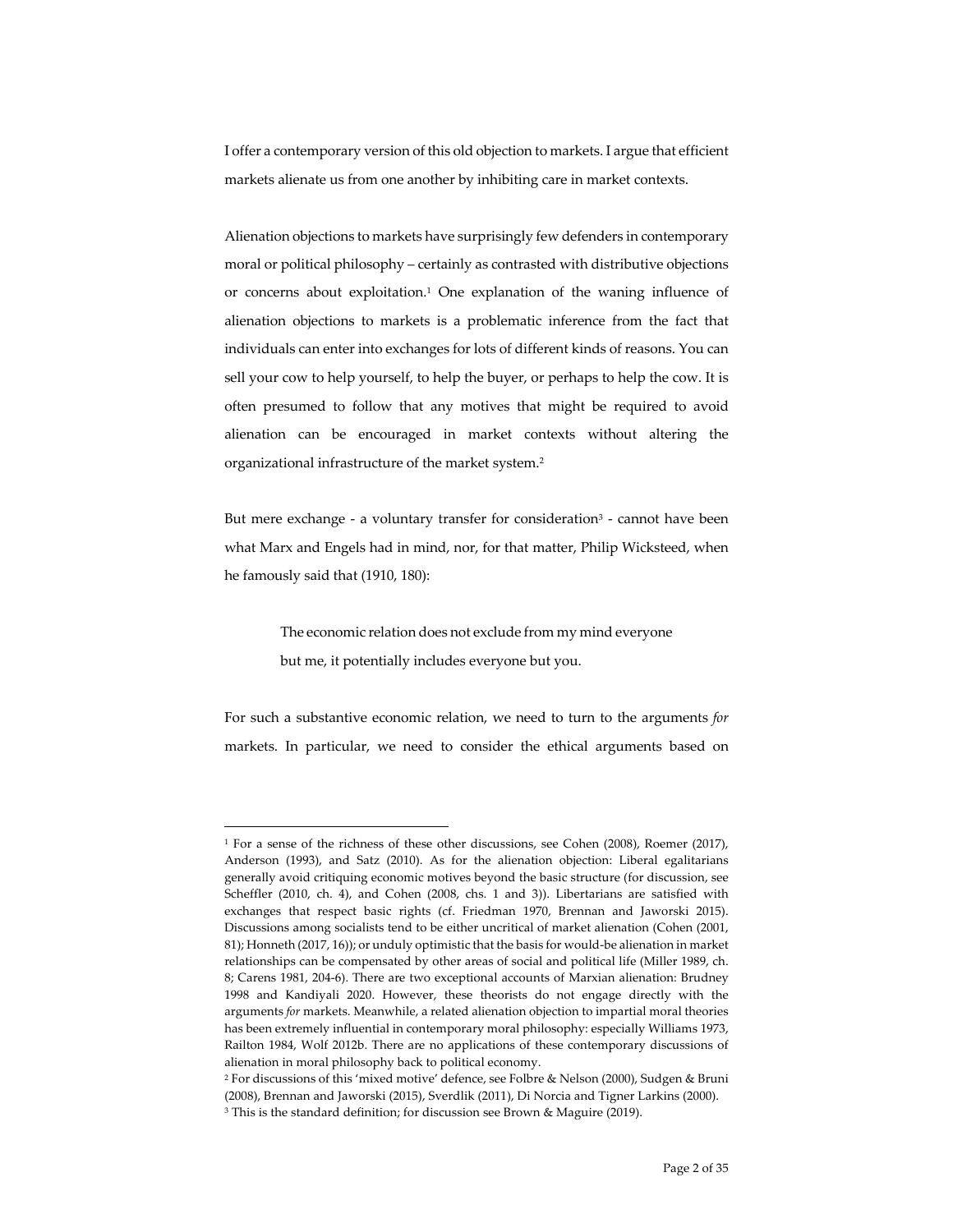Smithian efficiency models.4 These ethical arguments provide justification for behavior in conformity with the presuppositions of the efficiency models. A certain motivational profile is a constituent of the economic systems envisaged by these arguments. As I will argue, motives in efficient market systems have two features – being exclusionary and being fetishistic – that inhibit a range of desirable modes of engagement.

It is often alleged to be an empirical question which motives predominate in which circumstances.5 But this is an *a priori* result, based on the presuppositions of the efficiency-based arguments for market participation, and drawing on some pertinent developments in moral psychology and normative theory. My critique is directed at any economic system that has justificatory support from the ethical efficiency argument for market systems. The conclusion is that the efficiency benefits of markets necessarily come with a significant cost.

This cost is not an *intrinsic* disvalue, or an inherent vice, in market systems. On the contrary, I allow that market motives in market systems, given suitably benign political and social institutions, could manifest mutual respect and even a certain kind of community. However, they are incompatible with caring about one another and recognizing that we care about one another in productive contexts. I think this opportunity cost is very significant. This is like walking through the Highlands without enjoying the view, or reading *Ulysses* just so you could say you did. An alternative economic system that better enables recognizable care in production could improve the quality of our lives together very significantly.

My conclusion falls short of constituting an argument for abolishing markets, because we don't yet have a satisfactory sense of what they might be replaced with. On this point, here's G.A. Cohen (2009):

<sup>4</sup> It is common (following Sen (1985) to distinguish consequentialist and deontological (freedom or rights-based) arguments for markets. I'll mostly set aside the latter. Among the former, some concern the inculcation of virtues or the egalitarian advantages of markets. I'll mostly set these aside as well. I will focus on that large class of Smith-style invisible hand arguments according to which there is a domain of market activity the nature and point of which justifies a choice principle for participants. Important instances include Heath (2014), McMahon (1981), Jensen (2002), Sen (1977, 1984), Hansmann and Kraakman (2000), Boatright (1999). On the relation between such domain-specific justifications for profit-oriented behavior and 'stakeholder' theories, see Heath (2014) and Hansmann and Kraakman (2000). <sup>5</sup> And for their part, sociologists tend to restrict themselves to such empirical questions; see, for instance, Callon (1998); Fourcade and Healy (2007).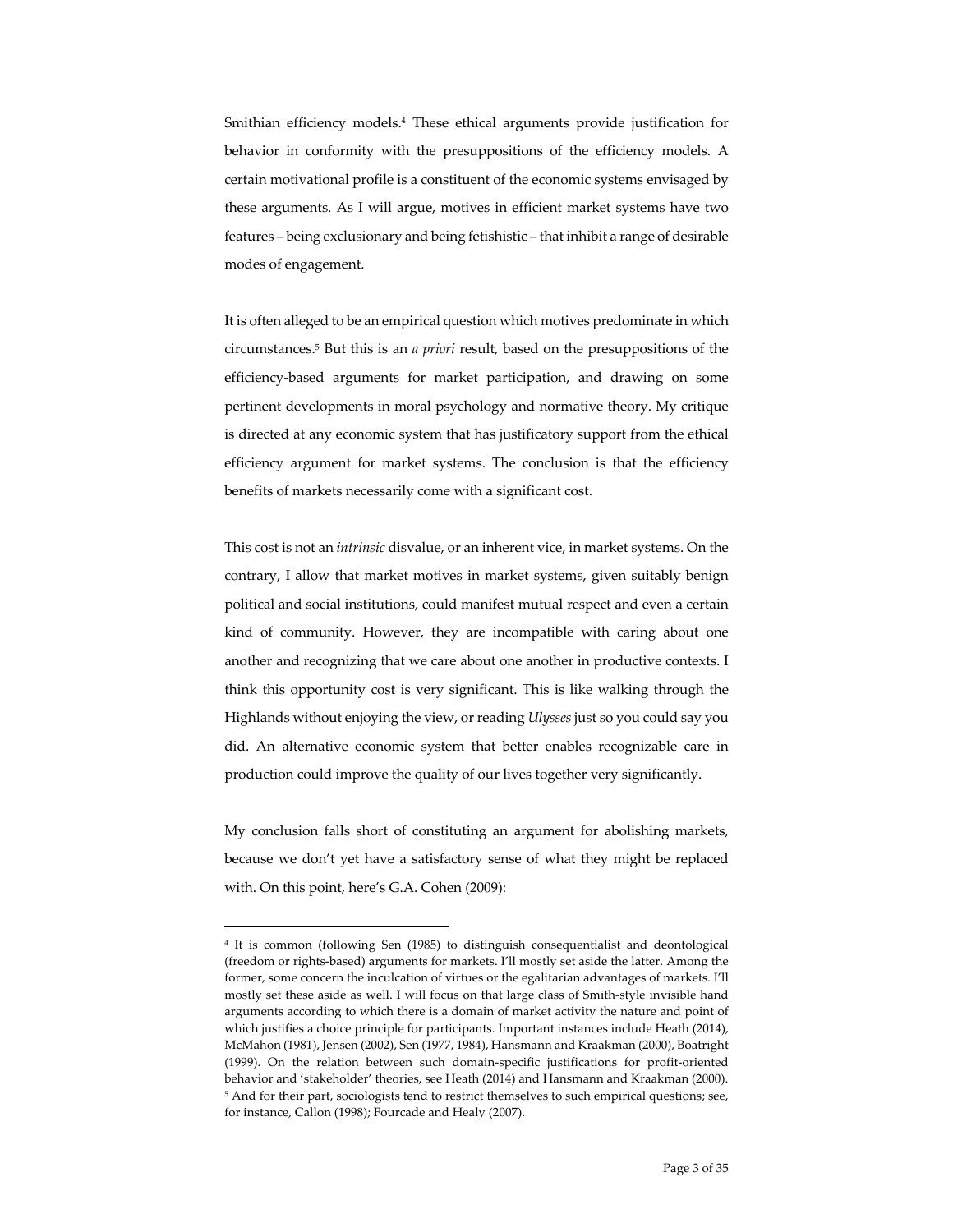…the principal problem that faces the socialist ideal is that we do not know how to design the machinery that would make it run. Our problem is not, primarily, human selfishness, but our lack of a suitable organizational technology: our problem is a problem of design.

The present argument is a contribution to our understanding of the socialist ideal. I do not know whether there is any feasible economic system that yields a better balance of all the values that ought to bear on such a thing. That question awaits more interdisciplinary research. I'll say one or two helpful things at the end. But even if there is no feasible non-market economic system, it is important to be cleareyed about the shortcomings of market systems – not least, so that we can attempt to mitigate them.

### **Section Two: Alienation**

Alienation is the state of being problematically inhibited by certain kinds of agential structures from certain kinds of positive engagements. <sup>6</sup> This is a complex relationship between the alienated *agent*, a specific kind of engagement (with a patient, or an activity, or themselves) that they are alienated *from*, and some agential activities or structures that they are so alienated *by*. To make this more concrete, we need substantive conditions for the various argument places in this relation.

I will be arguing that markets inhibit a certain kind of positive engagement, so let me start by saying what kind of engagement I have in mind. Discussions among Marxists emphasize serving others by responding directly to their needs. Here is Cohen (2009), for instance: "I serve you not because of what I can get in return by doing so but because you need or want my service, and you, for the same reason,

<sup>6</sup> For helpful discussions of alienation, see Schacht, 1970; Kain, 1982; Wood, 1999; Brudney, 2013, 2014; Jaeggi, 2014; Leopold, 2018, Gilabert & O'Neill 2019, and Kandiyali 2020. Generally, the significance of my argument is conditional upon the importance of alienation as I characterise it, but not *as* the only interesting characterization of alienation, Marxian or otherwise. For a more Kantian approach, see Forst (2017).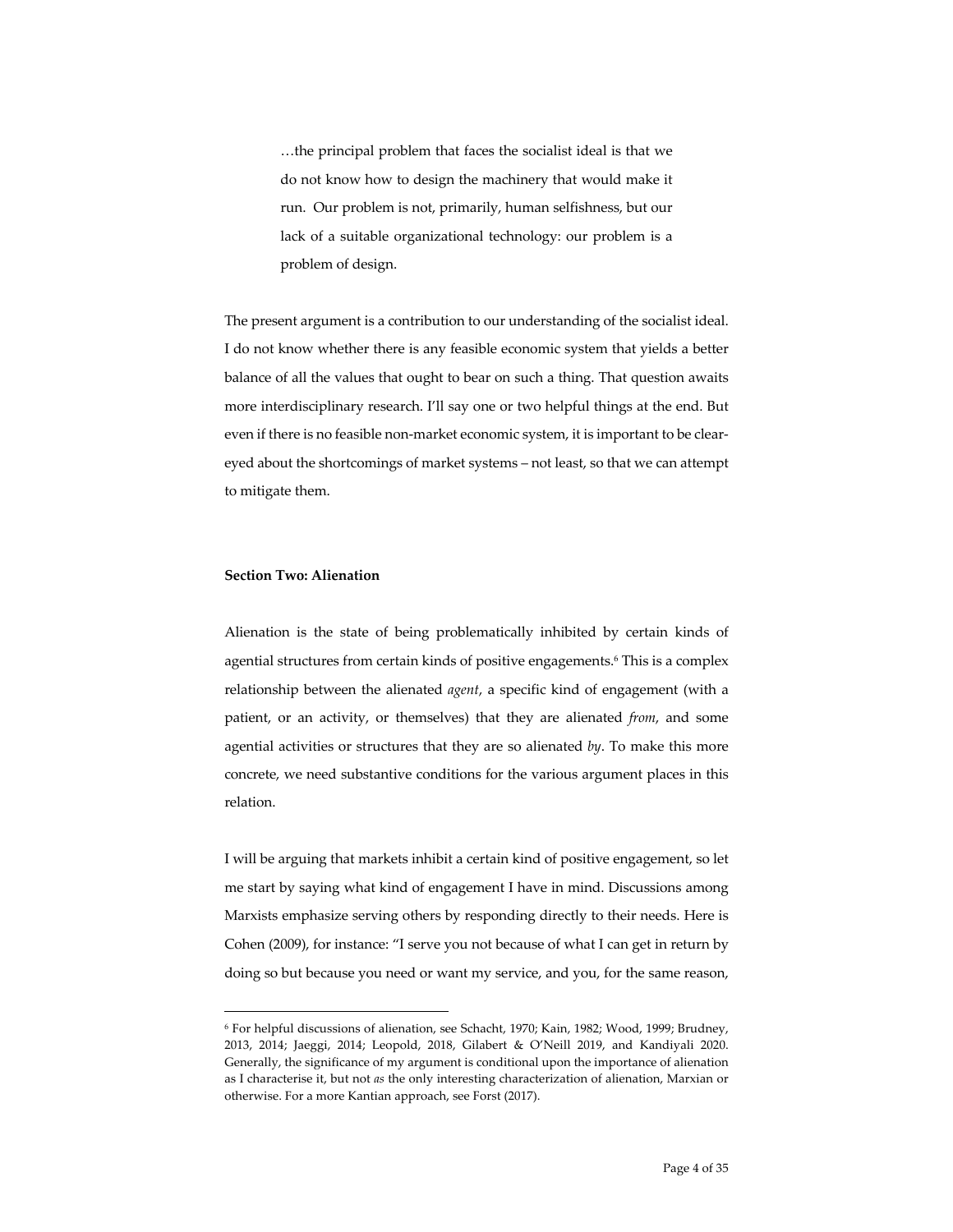serve me." There is a question about how best to understand this. Suppose that I were to serve you, seemingly responding directly to your needs, but only because I want something from you. This purely instrumental attitude, that one might have towards an enemy or a machine, is not plausibly the kind of service that Marxists have in mind. For instance, Daniel Brudney says that "in communist society, …my production would be *for* your needs" (1998, 174, Brudney's emphasis); Kandiyali maintains that in communism, "I have produced with the motivation of helping you satisfy your needs" (202, 565; see also Honneth 2017, 23). Similarly, critics of impartial moral theories almost unanimously emphasize the importance of direct motivational responsiveness to others.7

Marxist theorists discuss other conditions of non-alienated engagement, too, in particular concerning the prospects for recognition of one's service. I'll return to these in a moment. But the focus of the central argument to come will concern whether one can *care about* another person while serving them in efficient market contexts. <sup>8</sup> I will work with the following necessary condition for caring about someone. If you care about someone, then, facing a set of options, one of which bears on their needs significantly,

# FITTING MOTIVE: You are non-instrumentally motivated by the fact that the option would positively impact their needs.

The operative notion of 'motive' here is conative rather than affective: more like a constituent of one's intention than something one wants. For example, someone who purports to care about the homeless in their neighbourhood, but never does anything to help despite having the means to do so, presumably fails to care. Someone who does help the homeless, but only in order to gain esteem from others for doing so, also fails to care. I assume that motives are moderately

<sup>7</sup> For examples and discussion, see Baker and Maguire (2020).

<sup>8</sup> I am heavily influenced here by the feminist tradition that emphasizes care, especially Diemut Bubeck (1995) and Joan Tronto (2013). However, it is important to distinguish care *about*, which is the multi-focal attitude I am concerned with, from care *for*, which is an activity of needs meeting. For some discussion of the distinct question of the compatibility of markets and care for, see Sugden and Bruni (2008) and the reply by Folbre and Nelson (2000). I do not assume that all alienation involves the inhibition of care. One might be alienated in virtue being inhibited from respecting someone, or admiring them, or being in on a joke with them. But I will focus on instances of alienation that do involve the inhibition of care.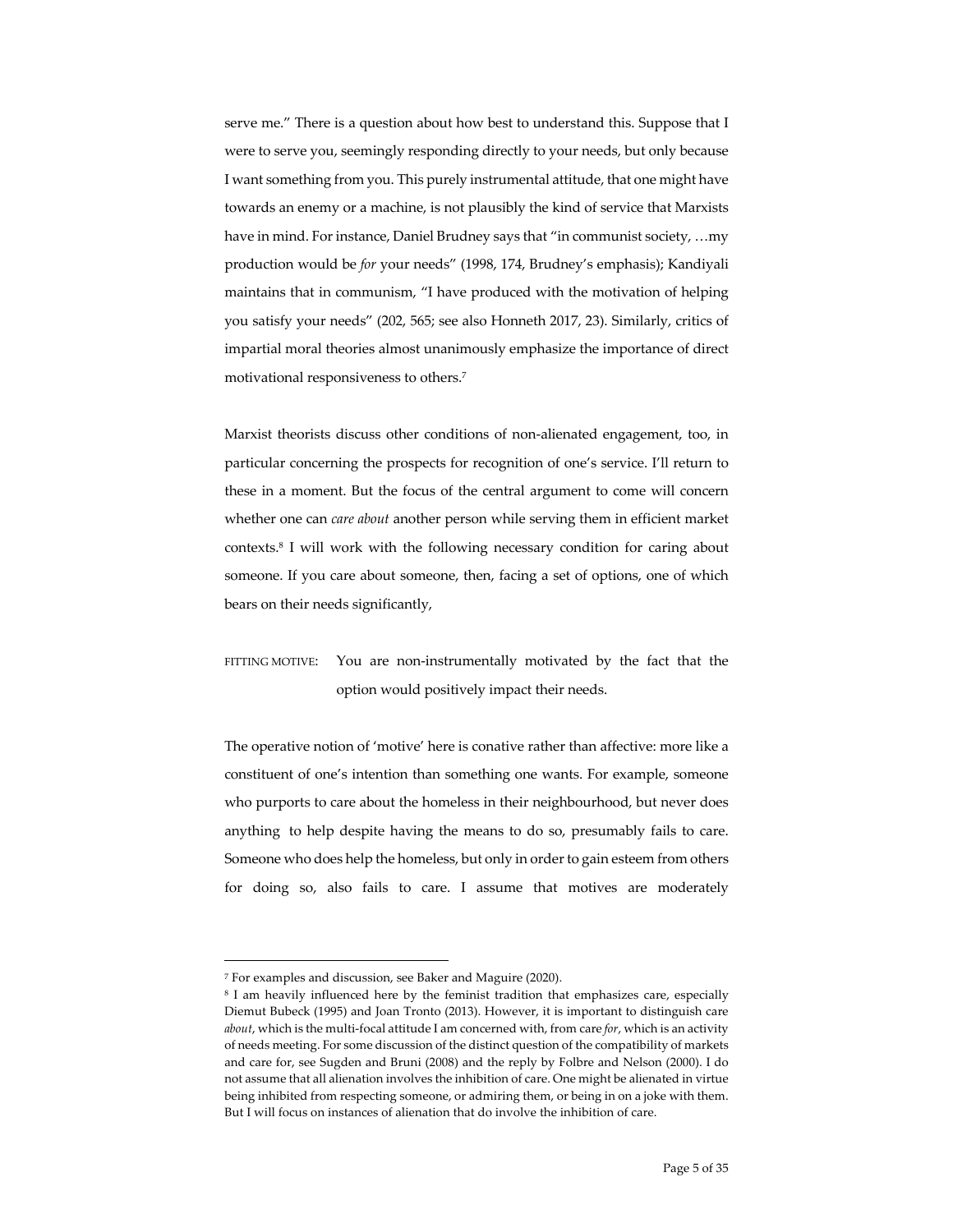counterfactually robust. If you care about someone, you will be motivated to help them out even if doing so is burdensome.

Not all caring is part of an ongoing relationship; one can care about a stranger one has just met. <sup>9</sup> However, I do assume that caring about someone is at least *potentially* part of a relationship, in the sense that actions that manifest care are generally signaled as such, and that this signal is ideally recognized by the recipient. Recognition of caring service is not merely the expressed belief that one has been so served, but the expression of the fact that one *cares* about the fact that one has been so served.10 Recognition by the agent *of* this recognition by the patient "completes" the caring action.<sup>11</sup>

One can care about things other than people, of course – for instance about products and activities and ideals. The FITTING MOTIVE condition naturally extends to caring about other things for their own sake, with responsiveness to needs substituted by substantive conditions for honouring the value in question (cf. Anderson 1993). A good hatter will be responsive not just to fit but to aesthetic considerations, for instance, and a builder not just to the function of a building but its form. One can also hope for recognition for making beautiful hats, just not from the hat.

Let me say something about the role of *agency* in alienation. There is plausibly an ethically significant difference between separations caused by psychological or social forces, on the one hand, from those caused, for instance, by mountains.<sup>12</sup> One is not *alienated* from another just by virtue of living far away from them. But one can be alienated from another by racist norms, or austere etiquette norms, or unnecessarily complex bureaucracy. These two sides of alienation – alienation *by* and alienation *from* – tie together two strands in Marx's writing about alienation: both our alienation from others in capitalism and the role of economic agency in

<sup>9</sup> Bubeck, (1995, 232). Even Nel Noddings, for whom, notoriously, all care is personal, agrees with this point; see (1984, 39).

<sup>10</sup> Cf. Brudney (2010, 152), Cohen (2009, 34).

<sup>11</sup> Marx, *MECW* 3, 217, 226, 228. For excellent discussion of completion, see Brudney (1997).  $12$  I do not quite insist that this agency condition is essential for anything that can properly be *called* "alienation" (see fn. 6). For instance, it is felicitous to say that scholars can be alienated by a pandemic from engagement with their intellectual communities. The language is permissible. My point is just that this social structure condition nicely distinguishes an important class of cases.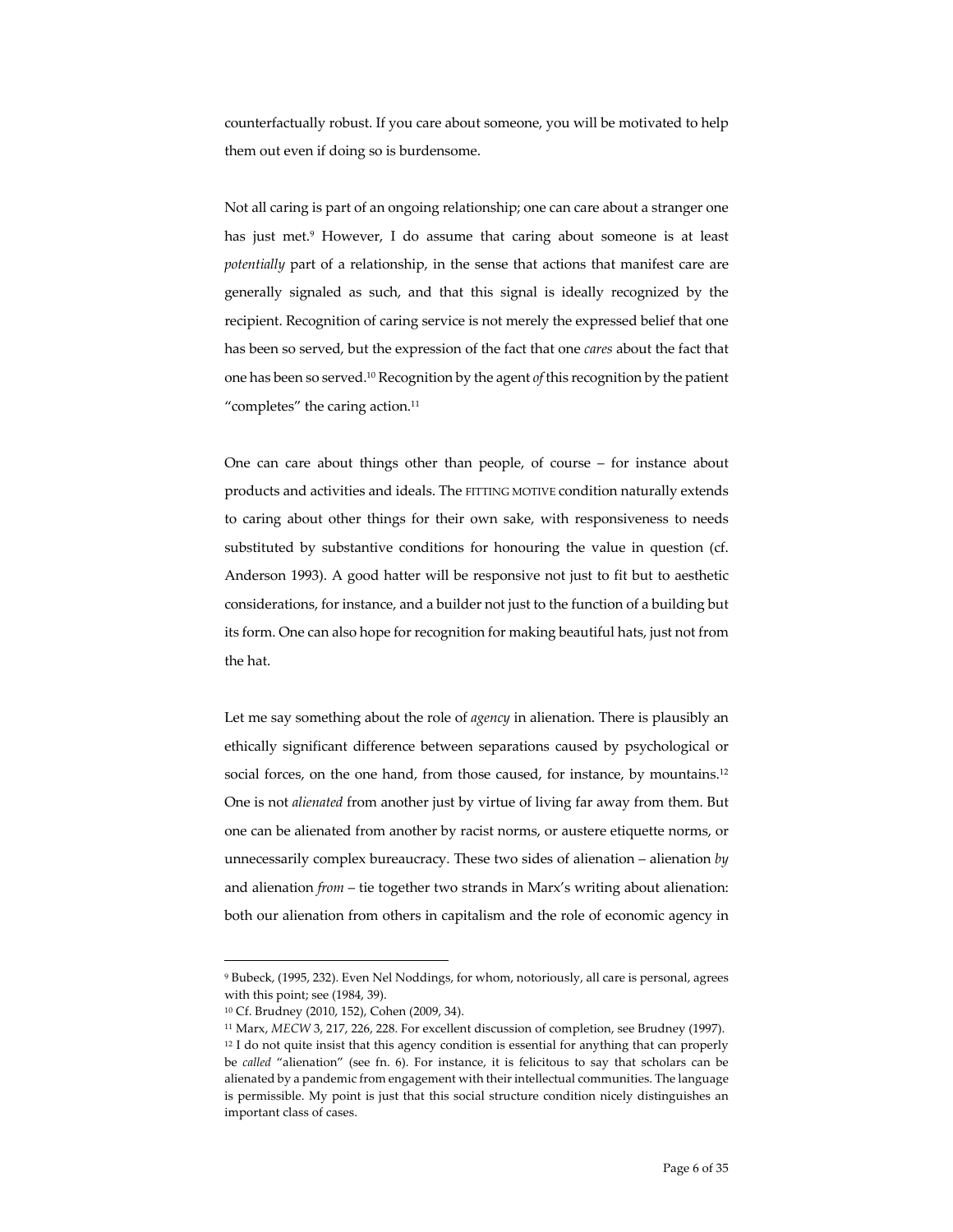creating and sustaining this alienation.13 Market institutions are themselves partly sustained by individual actions that conform (intentionally or otherwise) to the 'morality of the market.'

Let me turn now to the question of what in virtue of which the inhibition of care in productive contexts is *problematic*. The short answer is that caring about one another in production is an important good in life. <sup>14</sup> But this claim is itself contentious, and calls out for further explanation, both axiological and metaethical.

The standard Marxian line is that caring and recognition are constituents of selfrealisation<sup>15</sup>; the standards of self-realisation, in turn, appeal to the fact that productive service is an ideal part of human nature. <sup>16</sup> I have never found this explanation particularly satisfying: two natural and attractive ideas – the importance of care and of recognition – do not seem to be best explained in terms of an abstract theoretical idea with tenuous unity and metaphysically dubious grounds. Rather, I would suggest that G.A. Cohen's notion of community (2009) that people care about one another, and care that they care about one another – more neatly and attractively systematizes these values. And there are other direct sources of support for these ideas, too. The importance of caring about value is emphasized in Susan Wolf's theory of meaningfulness (2012a) and Thomas Hurka's (2001) theory of virtue (as well the discussions of non-alienation in moral philosophy, noted above). <sup>17</sup> Theorists such as Axel Honneth (2003, 2017), Daniel Brudney (1998), and Nancy Fraser (2003) have characterized the importance of recognition in our social lives.

<sup>13</sup> See *MECW 3, 154, 217,* and *MECW* 35, 616, for instance. These two strands are partly reflected in the different usages of "Entfremdung," for the state of being estranged, and "Entäusserung" for the activity that causes the estrangement.

<sup>&</sup>lt;sup>14</sup> I restrict my attention to questions about being problematic in terms of a loss of important values rather than in terms of a conflict with standards of justice. For discussion of the claim that non-alienated labour is a requirement of justice, see Kandiyali (2020, 584).

<sup>15</sup> cf. Elster 1986; Gilabert & O'Neill 2019; Brudney 1998; Kandiyali 2020; see also Hurka 1993, 3-5.

<sup>&</sup>lt;sup>16</sup> The modal status of these appeals can vary. Most strongly, with Marx, these appeal to what is essential to human nature. More weakly, these might appeal to sufficiently robust facts about human beings, with human beings perhaps restricted by some prior ethical condition (as in Aristotle's minimal decency or Rawls's reasonableness).

<sup>&</sup>lt;sup>17</sup> It is not a coincidence that Hurka (1993) criticizes perfectionism, and Hurka (2001) develops this powerful alternative (see his discussion of this point in 2001, vii).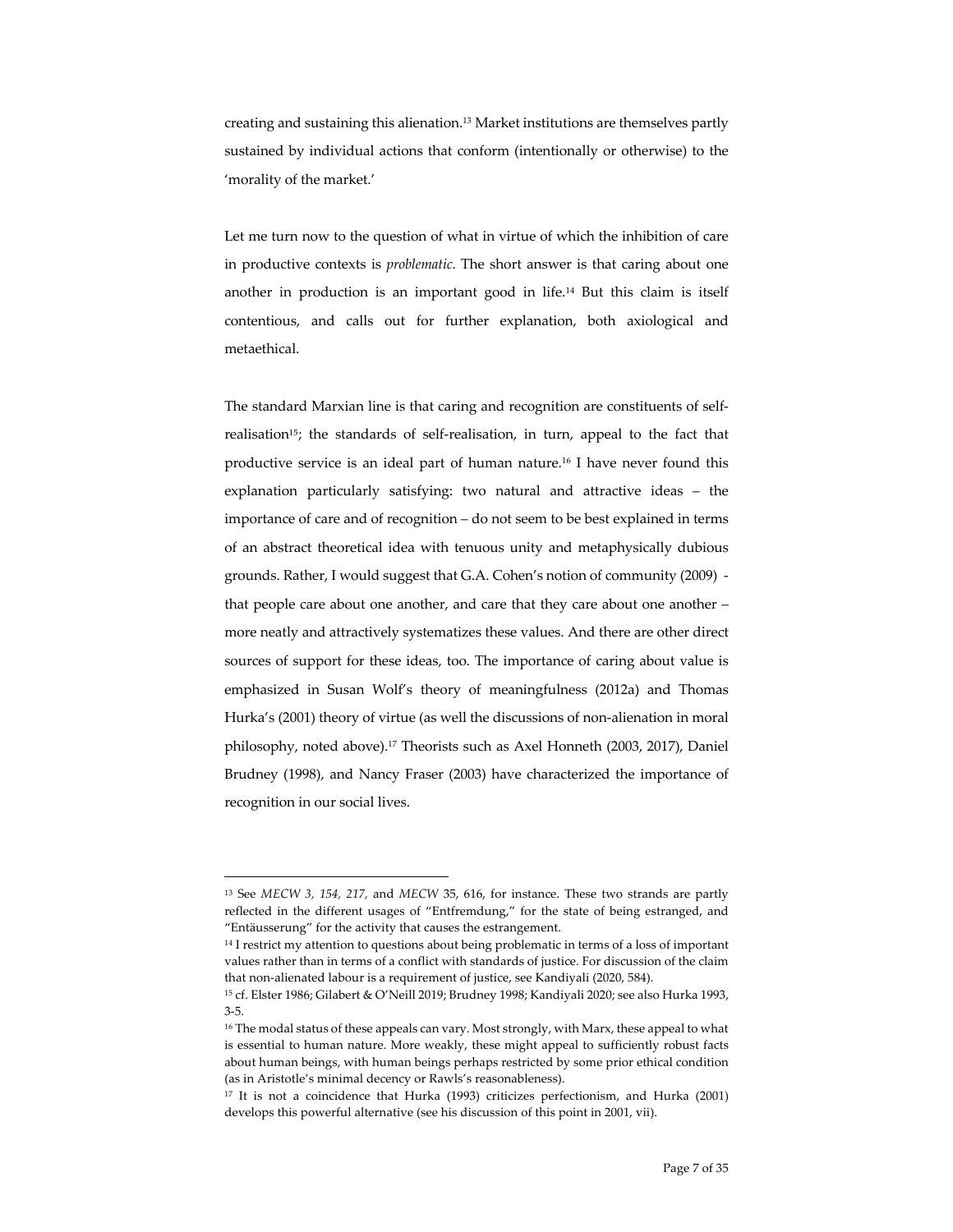But these further explanatory remarks are not essential to the argument. I just need that some such plausible story can be told. The important thing, dialectically, is to separate out two possible sources of disagreement. Firstly, one might dispute that the notions of care and recognition that I am employing constitute constituents of one worthwhile way of theorizing about non-alienation. But disputing this would be an uphill struggle, even without any appeal to self-realisation. Secondly, one might take issue with either the axiological conjecture that non-alienation so understood is valuable, or the metaethical basis on which some such axiological conjecture is defended – perhaps by arguing that this requires a dubious essentialist metaphysics, or an otherwise problematically objective theory of human flourishing. I will not engage these kinds of scepticism any further here.

#### **Section Three: The Ethical Efficiency Argument and the Alienation Objection**

## **3.1 Marxist Objections to Capitalism**

I presume that 'capitalism' picks out that subset of market systems in which one class disproportionately owns the means of production, and the other, in virtue of that fact, systematically earns less than the value of their labour. <sup>18</sup> The primary motivation for *market*-based socialisms is to retain the consequential benefits of market systems while avoiding capitalist inequality and exploitation. I remain neutral about whether the market socialists are right that these broadly distributive injustices can be resolved, at least in principle, in the context of noncapitalist market systems (cf. Miller 1989, Carens 1981, Roemer 2017). However, I think the alienation objection applies to *all* efficient market systems, socialist or otherwise. In this sense, the alienation objection cuts deeper than the inequality and exploitation objections to markets. The version of the argument I develop is compatible with the presumption of robustly socialist background institutions – and indeed, I will presume them in what follows. 19

<sup>&</sup>lt;sup>18</sup> This is the first condition of capitalism in Fraser (2014, 57), Cudd (2011, 6), and Gilabert & O'Neill (2019). See also see also Elliot (1976, 165).

<sup>&</sup>lt;sup>19</sup> The simplest example is with the Carens' scheme (1981), in which individuals are explicitly directed to earn as much pre-tax income as possible in private firms, in order to do their social duty.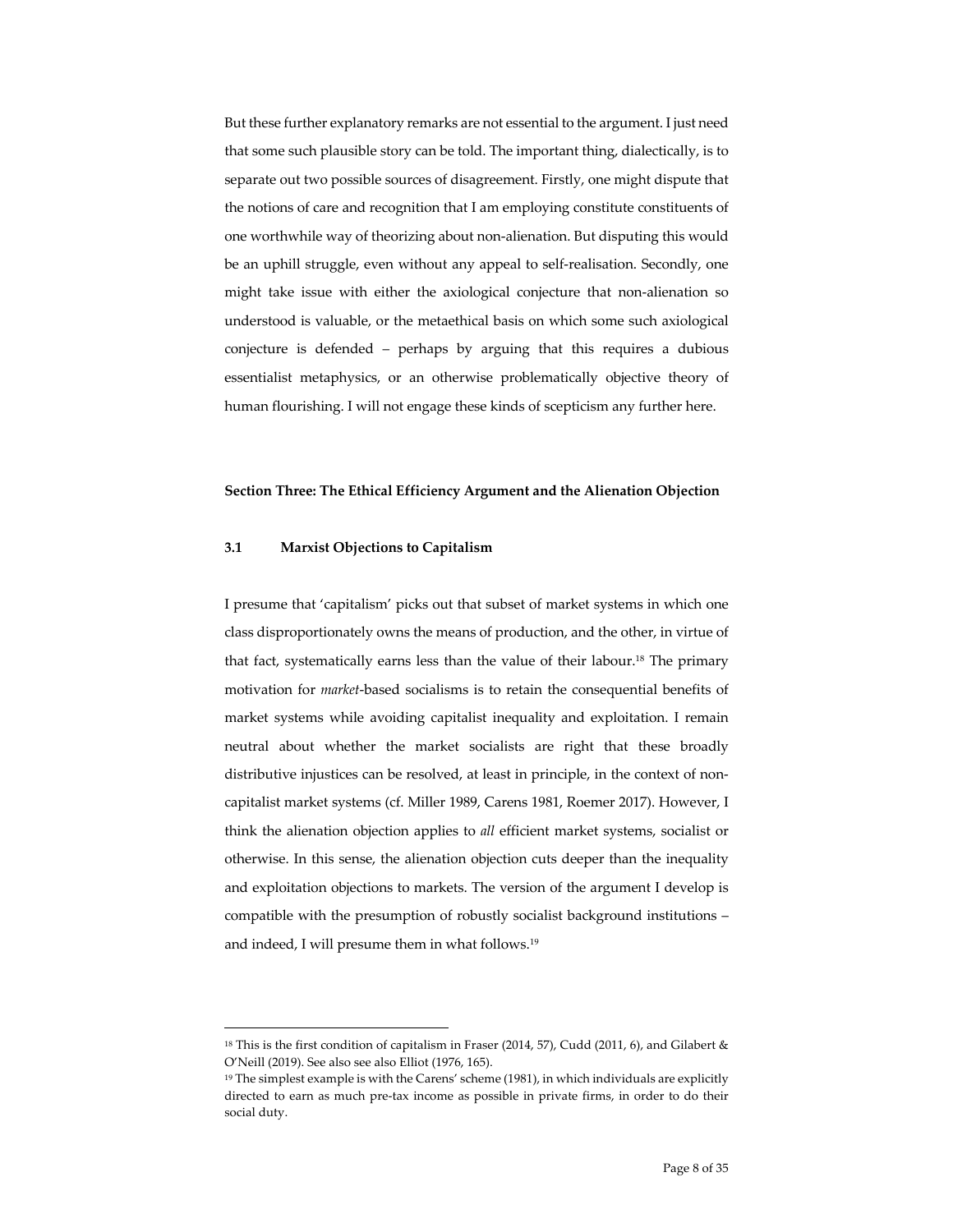# **3.2 The Ethical Efficiency Argument**

My argument targets the behavior that would be justified by the efficiency argument for markets. The efficiency argument takes Smith-style invisible hand efficiency models as a premise, as it were, and advocates the kind of behavior, in the relevant contexts, that would collectively realise Pareto efficiency. This is a domain-specific indirect consequentialism, with a heavily restricted axiology. This principle does not direct individuals to perform efficiency-maximising actions. Rather they are directed to conform to their roles in the efficiency-promoting system.

The most significant version of such an ethical theory has been developed by Joseph Heath (2014; see also McMahon 1981). Heath focusses on the manager in a mid-sized firm. Each manager is directed to promote the profit of their own firm, within a range of legal and 'beyond compliance' constraints: in addition to being respectful of contracts and basic legal infrastructure, managers ought not engage in monopolistic behavior, for instance by colluding to keep prices higher than the market clearing price, and they ought not to exploit informational asymmetries, for instance by misrepresenting the quality of their products. The rationale for these constraints is provided by reflection on the ideal functionality of the market system, namely to use price-responsiveness to allocate scarce valued resources across the system efficiently. Call this commitment to pursuing the profit of their firm subject to the constraints their *commitment to profitability*.

An individual marketeer might have such a commitment for different reasons. Importantly, they might have this commitment precisely on the basis of the indirect consequentialist justification. Assume that they do. This justification is not one of their first-order motives; it is a higher-order justification for the principle that issues in these motives. But it is not morally idle. Such a *benevolent marketeer* might be reliably disposed not to participate as an efficient marketeer if they come to believe that doing so would not conform to an optimal rule (either on the ethical grounds that this was not the right rule, or on the economic or psychological grounds that the conjunction of the various assumptions didn't hold).<sup>20</sup> Indeed, the whole community might be known to accept the authority of market principles

<sup>20</sup> Cf. Miller (1989, 221); Brennan (2012); Thomas (2011, 1126).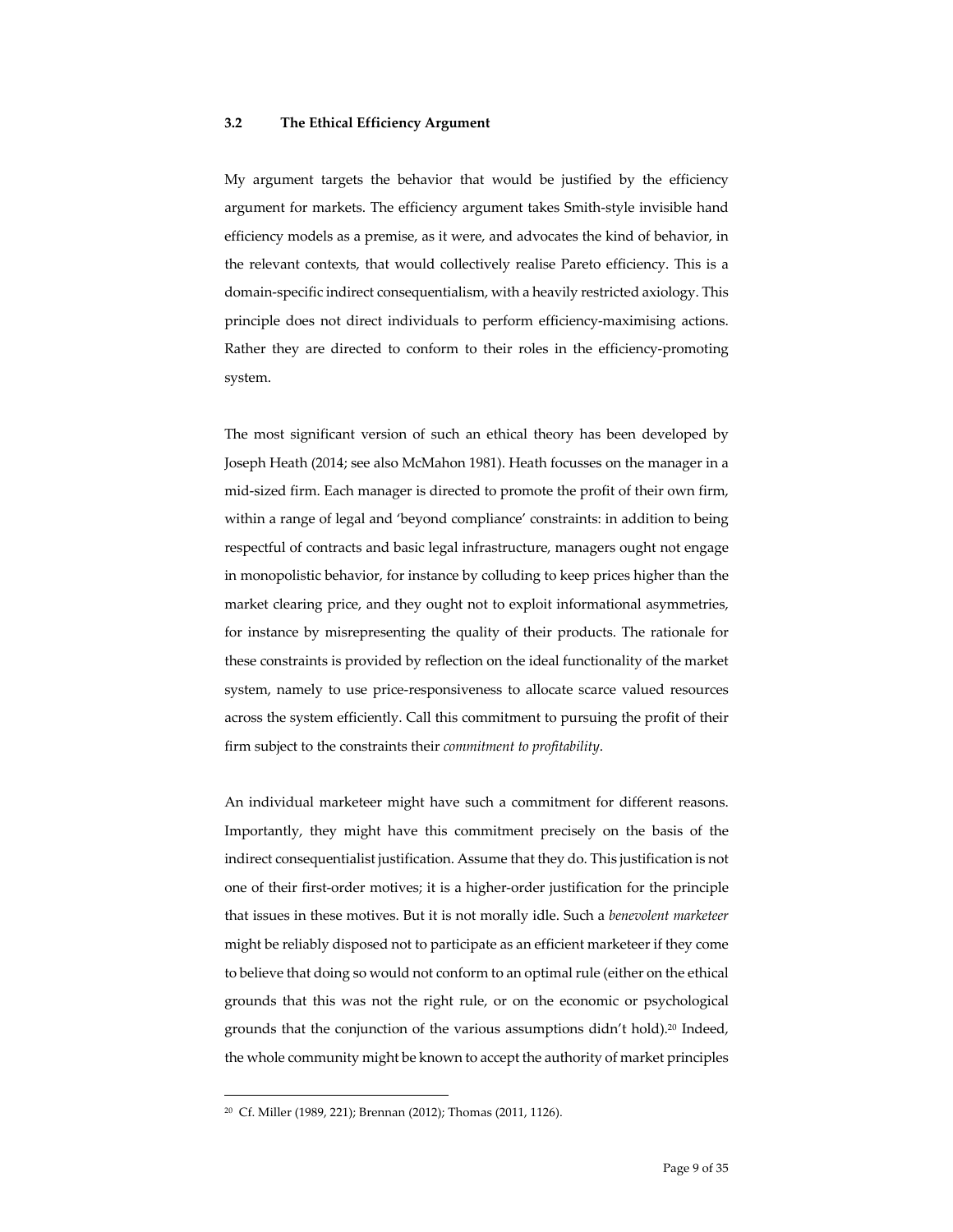on this basis; this might well be a source of mutual respect and one kind of recognition – care that we respect one another. 21

#### **3.3 The Exclusion-Fetishism Argument**

In my view, the primary instance of alienation is the owner-manager's relationship with customers, employees, and competitors. Both workers and capitalists are alienated by the kinds of interactions that they enact by participating in the capitalist mode of production. But capitalists have more effective choice about whether to participate in this production and on what terms. (This is perhaps why, in *On the Jewish Question,* in 1843, Marx maintained that the behaviour of profitoriented capitalists, rather than workers, constitutes the "the *supreme practical*  expression of human self-alienation" (MECW, 3, 170).)<sup>22</sup>

I focus on owner-managers of mid-sized firms in competitive markets. Grant all the assumptions needed to support the indirect consequentialist justification of their commitment to profitability, and assume managers and other economic participants accept this justification for their commitment. Assume the most benevolent of background political and social institutions.

There are two ways the marketeer's motives in market contexts might meet the FITTING MOTIVE condition: either if they have fitting motives alongside their market motives, or if their market motives are themselves fitting motives. I argue against

<sup>21</sup> Compare Miller (1989/2002, 221). Hence G.A. Cohen hyperbolized when he said that the market is "intrinsically repugnant" (2009). So, unsurprisingly, did Marx (1844): "The only wheels which [capitalism] sets in motion are *greed* and the *war of the avaricious – competition.*" <sup>22</sup> In virtue of these alienated relationships, managers are also alienated from their product (insofar as they are not guided by the meeting of needs as such, but by the prospect of exchange at market prices), and their own activity (assuming they have the right values). This relation of alienation is symmetric with other profit-oriented competitors. Customers are derivatively alienated from profit-oriented managers, and from their products, insofar as the manager's commitment to profitability is sufficient to preclude a certain relationship of caring recognition between them (more on this later). Customers may also be alienated nonderivatively from products and producers insofar as they exchange products precisely in response to the maximization of their household's narrow material interest (as required to avoid 'consumption externalities'); but I do not address this question directly here. Employees may also be non-derivatively alienated in the same way, e.g. in a willingness to switch from one job or community or product to another just on the basis of incomemaximisation. (Here I'm distinguishing the alienated manager deciding to sell inferior widgets from the alienated worker readily disposed to make them.) For reasons of space, I also do not address the fiduciary relationship between shareholders and managers, and between managers and employees.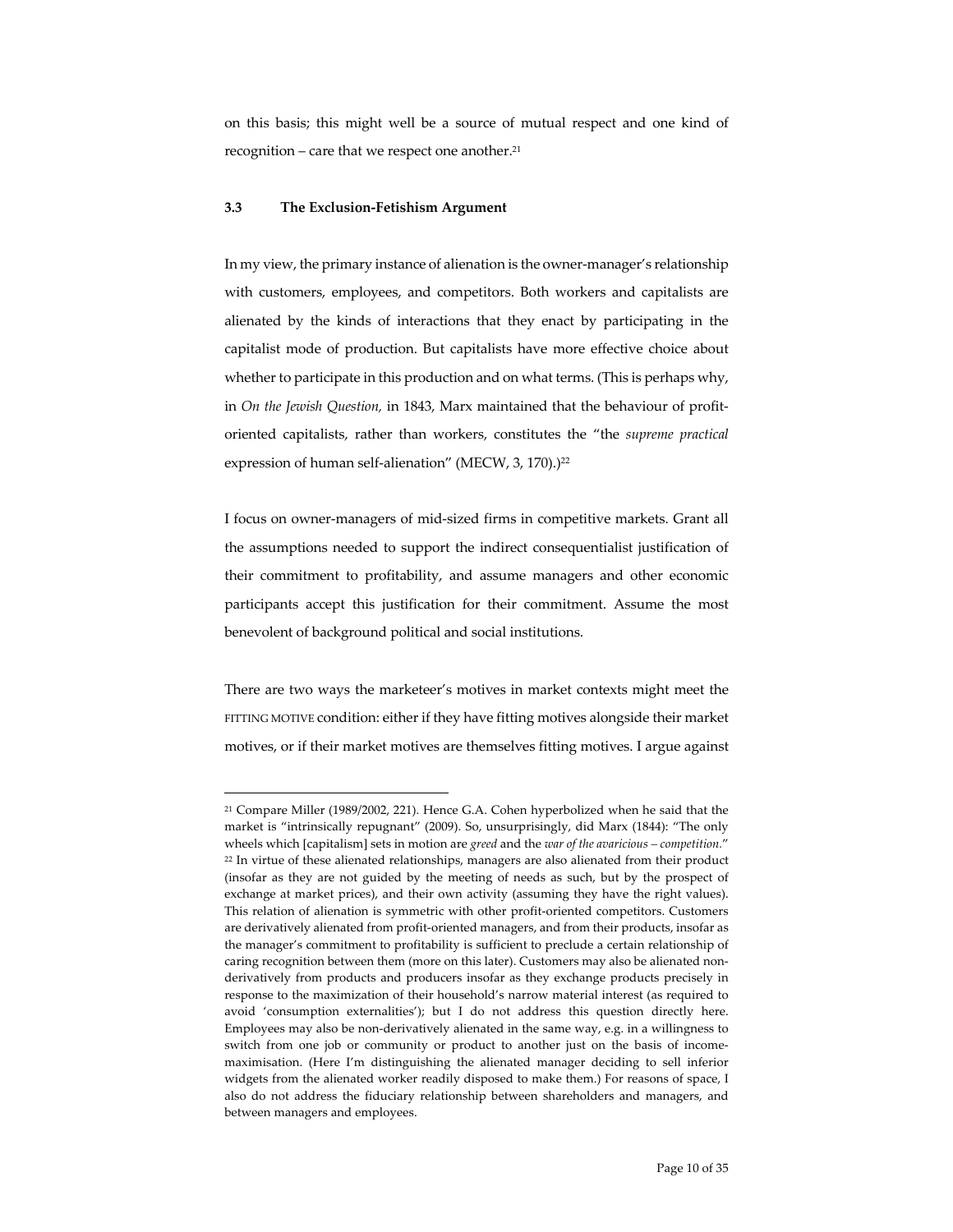these in turn. The commitment to profitability is exclusionary. This rules out FITTING MOTIVES alongside market motives. And market motives are fetishistic. This prevents market motives themselves from meeting this condition. I argue for these two claims in the next two sections. In the final section, I respond to three objections.

One further restriction is important. The ethical efficiency argument for markets is, to some extent, constrained by the 'problem of the second best' (Lipsey & Lancaster 1956), according to which, if the optimal conditions for some outcome don't obtain, it doesn't follow that approximating those conditions will approximate the outcome. It follows that the ethical efficiency argument does not, as such, provide support for a system of mixed commitments – to profitability and to other pertinent 'stakeholders.' It is unclear what becomes of the ethical efficiency argument when individuals are systematically representing a range of different interests in their price-oriented behavior.23 I'll consequently restrict the discussion to unmixed commitments. It is a task for future work to consider ethical arguments for mixed commitments in second-best market systems.

## **Section Four: Part One: The Exclusionary Argument**

## **4.1 Exclusionary Commitments**

For a commitment to be exclusionary is for that commitment to be inconsistent with being motivated by a certain class of reasons in the relevant context.<sup>24</sup> Exclusionary commitments are rather common. Perhaps you promise your partner to decide which school to send your child to just on the basis of your child's education, and hence not on cost, or impacts on others, or nostalgic preference (Raz 1976). A good teacher will grade a paper on its merits, unmotivated by the impact on the student's career prospects. A good judge would be unmotivated by their personal relationship with the accused.

<sup>23</sup> On this point, see especially Sen 1984; see also Matthews (1981), Heath (2014); Hansmann and Kraakman (2000).

<sup>24</sup> Raz (1976). In Raz's work, *being exclusionary* is a normative property stating a normative relationship between one reason and some others, according to which the first reason – the 'higher-order' reason – makes it the case that one ought not respond to the others – the firstorder reasons. I am introducing a psychological analogue of this normative relationship.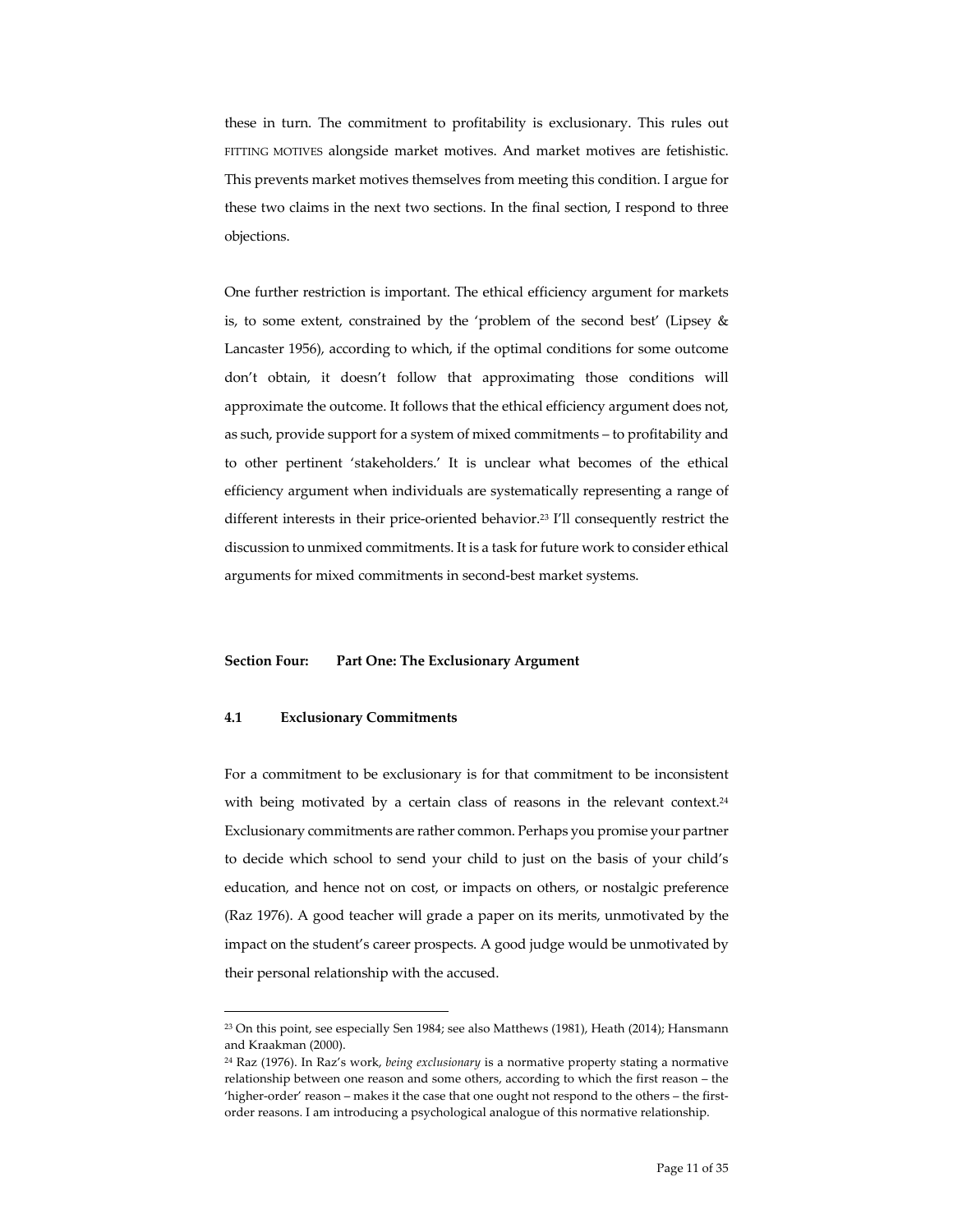There are three earmarks of exclusionary commitments. Firstly, these other considerations – e.g. concerning the impacts of your school choice on other children – are still reasons, in some relevant sense. Relating to this, secondly, one may well be affectively responsive to them: perhaps regretful about these implications. And thirdly, one might be motivated by these considerations in counterfactual contexts. Perhaps one sends an email, expressing regret that one couldn't bend the rules in this case. But still, one will not be *motivated* by these reasons in the context of deciding about school choices.

#### **4.2 The Commitment to Profitability is Exclusionary**

The commitment to profitability is exclusionary. The efficient marketeer will make decisions – about which products to sell to whom under what circumstances, about hiring and firing, about which products to produce or discontinue, which factories to open and close – all on the basis of what will best promote the profitability of their firm, and not on the basis of loyalty to staff, or a sense of pride in making beautiful clocks.

The rationale for this is given by the efficiency argument itself.25 Marketeers ought not engage in monopolistic behavior, for instance by colluding to keep prices higher than the 'market clearing' price. This rules out not just self-interested behavior to keep prices high, but also putatively altruistic behavior on behalf of other firms. Imagine one firm saying to another: "We won't lower our [firm A's] prices, to capture your [firm B's] market share, since that would mean that you [in firm B] would need to cut your salaries." It is an open question whether the market at large will be better served by having firm B producing the same gizmos less efficiently; with firm B's production process being valued by the market more highly than it should be; with the price of gizmos being higher than it should be; which in turn might lead to consumers buying more gadgets rather than gizmos, even though gadgets produce less utility, etc. In short, the 'kindness' to firm B is naïve in this case. Imagine firm B says in turn, "thanks, we will return the favour by reducing our production of widgets so that you can capture more market share

<sup>&</sup>lt;sup>25</sup> A separate argument for exclusion maintains that managers have fiduciary duties to shareholders (cf. Friedman 1970), and that such duties are themselves exclusionary. I continue to set aside such deontological approaches to market ethics.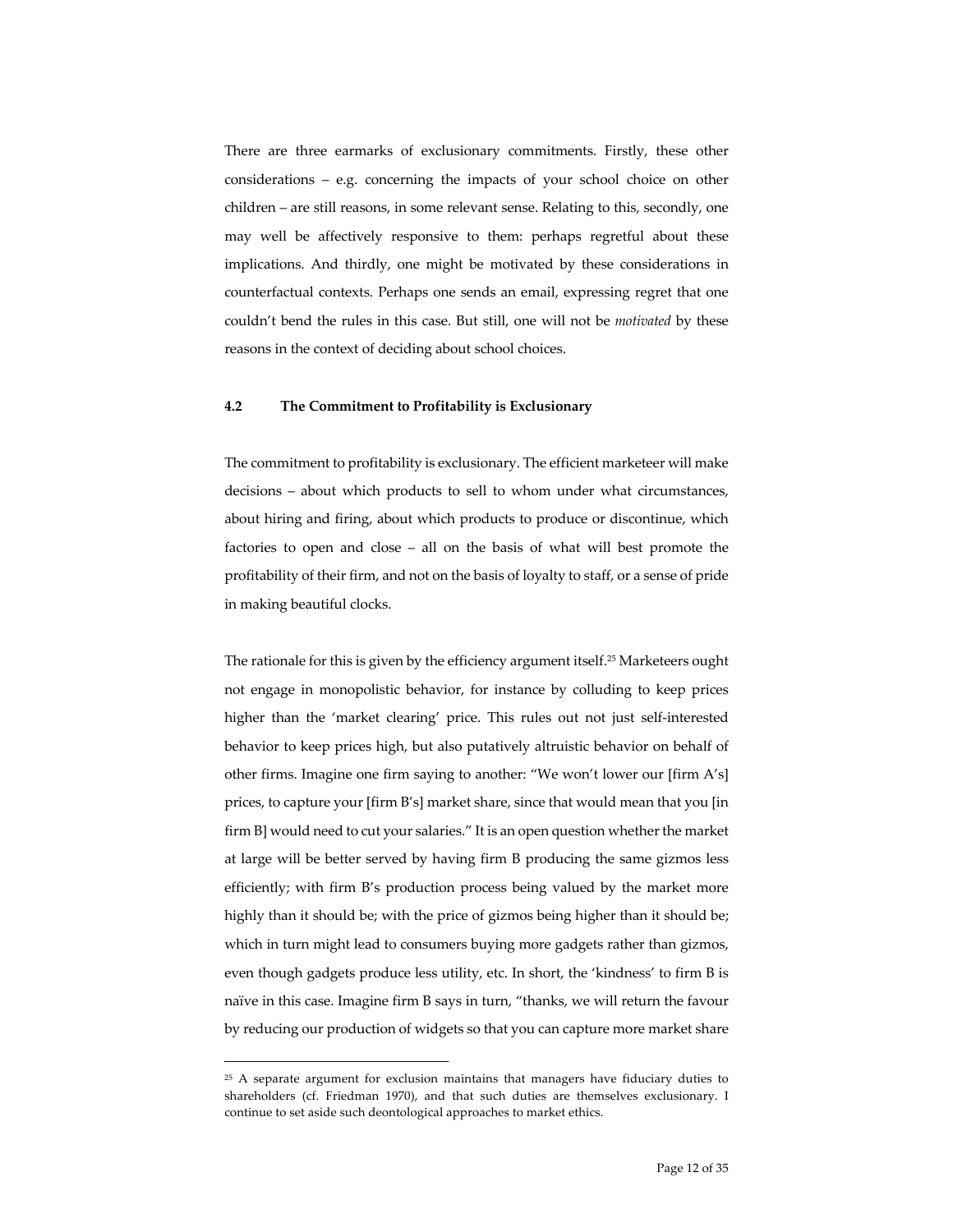at your higher production price." In the efficient market system, in responding to prices one already takes into account the impact of one's market behavior on peoples' interests. To attend separately to those interests on their own terms would involve a kind of 'double counting'. Attending to those interests separately would involve – so the argument maintains – a kind of naivety about the systemic nature of the decision-making context. For by giving this good to this person below market price, you are expectably depriving some needier person of the same resource or expectably creating less with more – either way misallocating scarce social resources. Any sensible economic ideal – an ideal that avoids 'romantic anticapitalism'26 – will require individuals to have some sensitivity to the social value of the scarce resources they employ in their productive activities, which in turn will require one to follow some kind of information-responsive allocation principle. The market provides such a principle.

Significantly, all three features of exclusion apply to efficient marketeers. Firstly, the commitment to profitability involves not being motivated by the excluded first-order reasons in market contexts; it doesn't entail that these other considerations are not reasons. The prospect of a loyal elderly employee's subsequent financial troubles – call him 'Morrie'<sup>27</sup> – and the fact that he has been loyal to the company for many years are bona fide reasons. The commitment to profitability excludes motivation by these reasons. Secondly, the commitment to profitability does not entail that the marketeer in charge will be indifferent to Morrie's plight altogether. It may be that the efficient marketeer has a range of affective (rather than motivational) attitudes that someone who cared would have. Perhaps the marketeer greatly regrets having to make this decision; wishes it were otherwise. The marketeer may also manifest caring motives towards Morrie outside the market context. But the efficient manager would not show preferential treatment, for instance by allowing Morrie to work for an extra month until he is eligible for retirement. Nor would the efficient marketeer, considered just as such, be in any way motivated to do so, since doing so would only hinder profitability. And thirdly, were it not for the exclusionary commitment, the agent might well be motivated to help. This is compatible with caring about the other more generally – and might well be common knowledge between the two of them. The marketeer

<sup>26</sup> Miller (1989/2002, 208).

<sup>27</sup> Morrie Cohen was "dismissed because it no longer paid the boss to pay him" (Cohen, 2000, 181).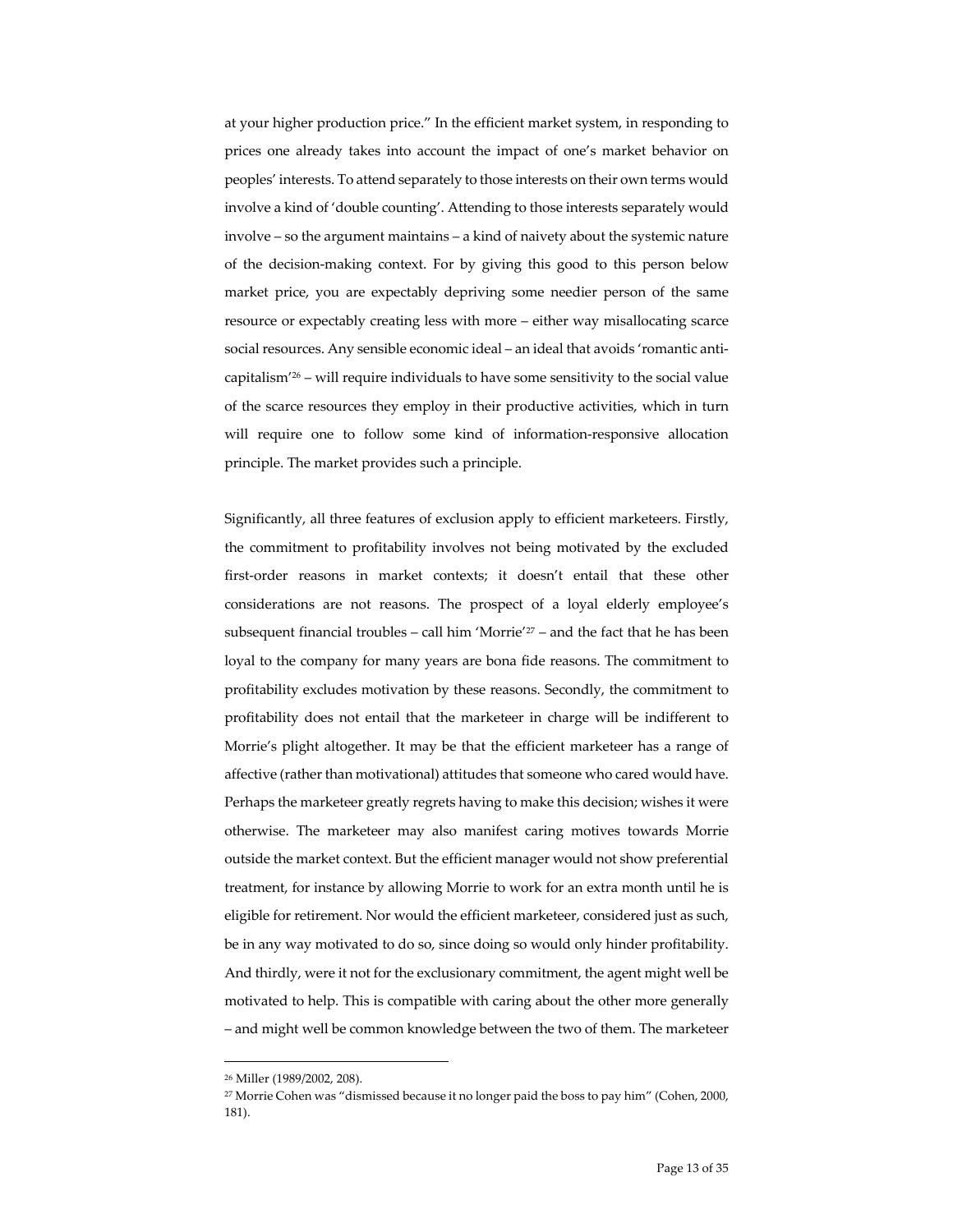might well be motivated to help Morrie in other contexts, and perhaps to apologise that economic imperatives forced the choice in this case.

These exclusions only apply in the appropriate contexts. One's commitment to being a good teacher only constrains one's motives qua teacher. If you are grading your son's paper, your commitment to being a good teacher excludes facts about his prospects from motivating you. But these facts can reasonably motivate you when he falls sick during class. The exclusionary nature of efficient exchange does not mean that buyers and sellers cannot care about each other at all. It means that the efficient buying and selling cannot manifest<sup>28</sup> their caring about each other.

This is important. I'm not arguing that you cannot care about someone with whom you interact on efficient terms in market contexts. I'm arguing that your efficient market interactions cannot manifest your care about each other, given that care involves the FITTING MOTIVE condition. That is all I need for my argument. Excluding care-based motives in a context is not incompatible with manifesting care in other contexts. But it is incompatible with manifesting care in this context alongside one's market motives.

# **4.3 Exclusion in Non-Ideal Contexts**

It is important to note that the exclusionary nature of the commitment to profitability does manifest itself in non-ideal contexts – so long as they are not *too*  non-ideal. <sup>29</sup> To see this, just think about other exclusionary activities. I am no perfect teacher, and I do not operate in a perfect educational system. But I still omit to give students grades on the basis of need rather than merit. And, in doing so, I am often not motivated at all by their need. The exclusionary nature of promising, requesting, planning, etc., also clearly persist in non-ideal contexts. Similarly, in deciding who to fire, who to hire, who to buy from, who to sell to, on the basis of

<sup>28</sup> I intend 'manifest' to means something like 'partially constitute' here, rather than the sense of 'manifest' in which it is consistent with the possibility of insincere signalling.

<sup>29</sup> Under *sufficiently* non-ideal conditions I permit welfarist considerations to influence my grading. And likewise with efficient markets. But then we encounter second-best problems, as noted above.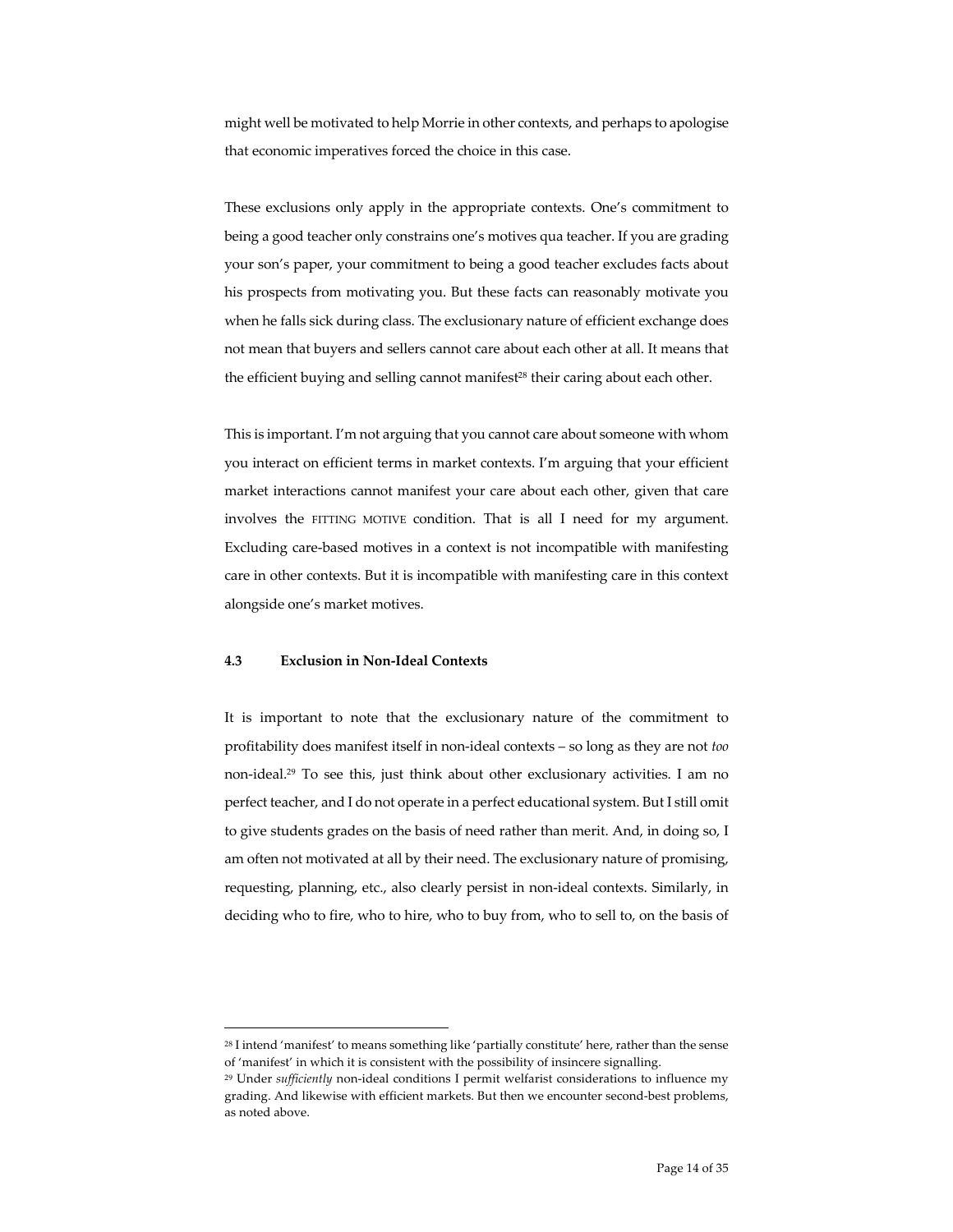profitability, one is thereby not (first-order) motivated at all by the welfare of implicated individuals (compare Wicksteed 1910, 180 and Heath 2014, 102).30

# **Section Five: Part Two: The Fetishism Argument**

## **5.1 The Fetishism Argument**

The exclusion argument purports to establish that one cannot manifest care in addition to efficient market motives in one's participation. But this leaves open the question whether one's market participation might *itself* manifest care for one's coparticipants. For comparison, the promise only to consider one's child's welfare in choosing which school to send them to, while exclusionary, is clearly compatible with manifesting care for one's child. In this section, I'll argue that the motivations of efficient marketeers are fetishistic and so fail to meet the FITTING MOTIVE condition. Of course, the central point here isn't exactly that the end is fetishistic – and as it will turn out, that term has a somewhat slippery meaning. Rather, the point of the discussion of fetishism is to draw out the contrast with FITTING MOTIVES.

We can start with this. Caring about an end for its own sake, and hence, *inter alia*, being motivated by its interests as such – is fetishistic if the end is not valuable in itself. <sup>31</sup> It may still make perfect sense to adopt the end. Trying to score more goals than the other team, or bag all the Munros, or start work at 9am would be fetishistic if one cared about these things for their own sakes.

Consider an analogy with ecological systems. We might aim to increase ecosystem health, not because we care about the ecosystem, but because we care about the individual animals in the ecosystem and aiming to increase ecosystem health is the best way to help all the affected animals given either our ignorance about the holistic dynamics of the ecosystem or the difficulties and risks in intervening

<sup>30</sup> It is an interesting question for another time how the exclusionary nature of efficiency connects with the exclusionary nature of property more generally, which latter is also clearly significant in non-ideal contexts.

<sup>31</sup> Cf. Smith 1994, 75; Frankfurt (1988). Marx uses 'fetish' slightly differently; for discussion see Leopold 2018.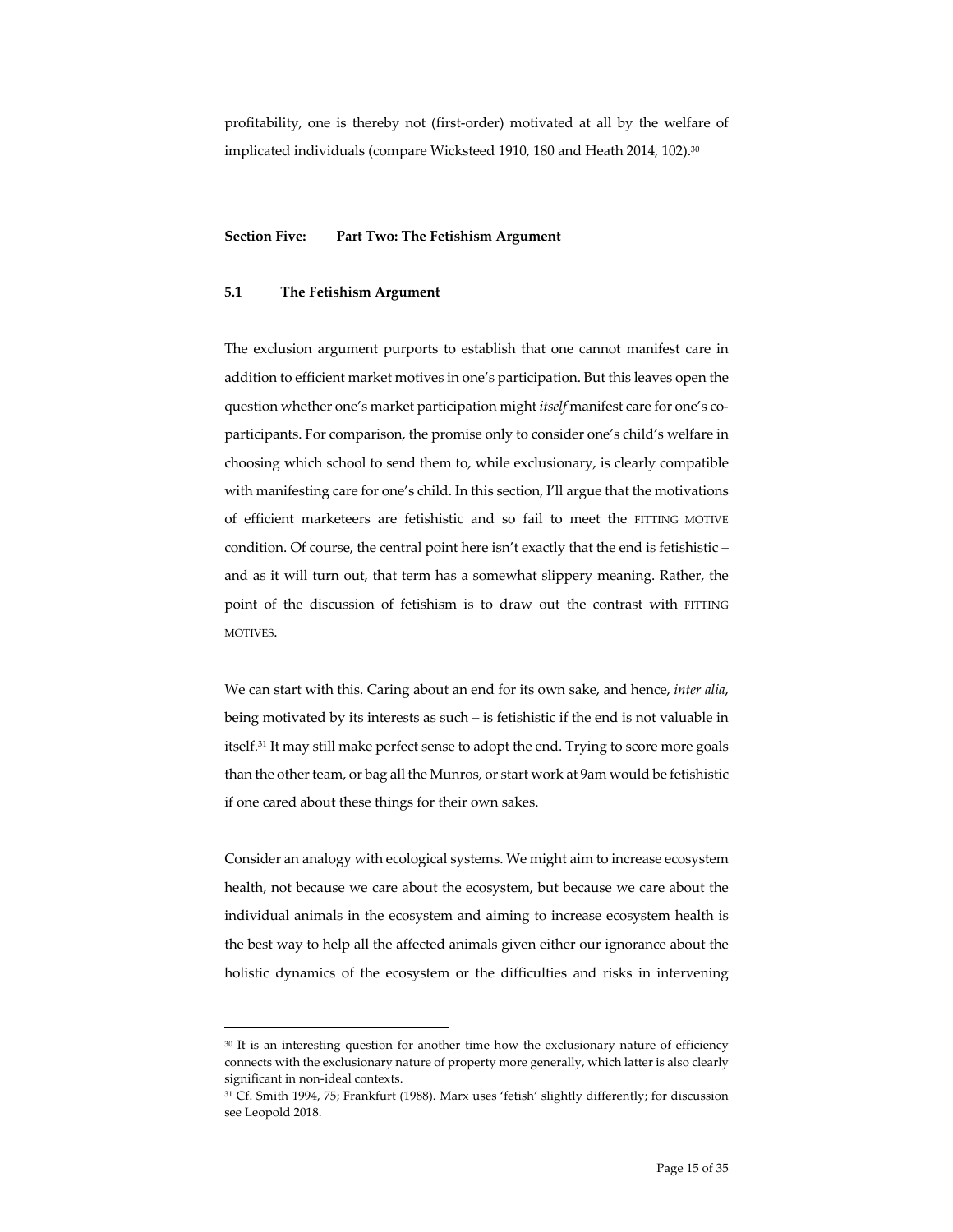accurately. As this example suggests, it might make perfect sense to have a fetishistic end in a sufficiently complex system given a sufficiently challenging epistemic situation. And indeed, this is a decent metaphor for the kind of epistemic challenges presented by the standard Hayek-style knowledge arguments (cf. Hayek, 1945), building on a Smith-style market system.

Just so, the efficient marketeer's orientation is fetishistic. The efficient marketeer *qua* marketeer is directed - by the terms of the efficiency models, their own functional role, and the associated ethical arguments – to promote profit in market contexts. This end, the profitability of their firm, is not valuable in itself. And efficiency, as such, is not non-instrumentally valuable. I'm eating a banana and you an orange when we would prefer to have switched; but I still really like bananas.

Of course, sometimes giving someone a bonus, or retaining an inefficient elderly employee, or improving safety standards, will improve overall productivity. Happier and safer and more secure workers are generally more productive. The profit-maximising marketeer will be motivated to provide such a bonus. Strictly speaking, though, the marketeer's motive is of the form 'this happiness-inducing action will make these workers more productive,' not simply 'this happinessinducing action will make these workers happier.' Not only do facts about persons fail to appear in the content of the efficient marketeer's motives, facts about their welfare also fail to appear.32 Furthermore, the efficient marketeer will abandon any motivation to take the option that benefits some salient individual (whether an employee, customer, or what have you, and irrespective of their non-market relationship) in a market context whenever doing so ceases to contribute to profitability (subject to the constraints). Just as enlightened self-interest isn't altruism (being nice to someone's mother so they'll go out with you isn't a way of caring about their mother), so enlightened profitability does not manifest care for co-participants.33

<sup>&</sup>lt;sup>32</sup> Cf. McMahon (1981, 269) on the irrelevance of 'proper names' in market decisions.

<sup>33</sup> For further discussion of 'enlightened' behavior in market contexts, see Jensen (2002, 245) and Heath (2014, 79). This applies to both of two schools of thought – the Walrasian 'coordinating' model and the more recent 'creative bargaining' model (Ostroy and Makowski 2001).

The coordinating model assumes (like the welfare theorems) that competitive firms are, by and large, price takers, so that the marketeer is responsive rather than proactive; prices direct activity, in the first instance, and individual market participants merely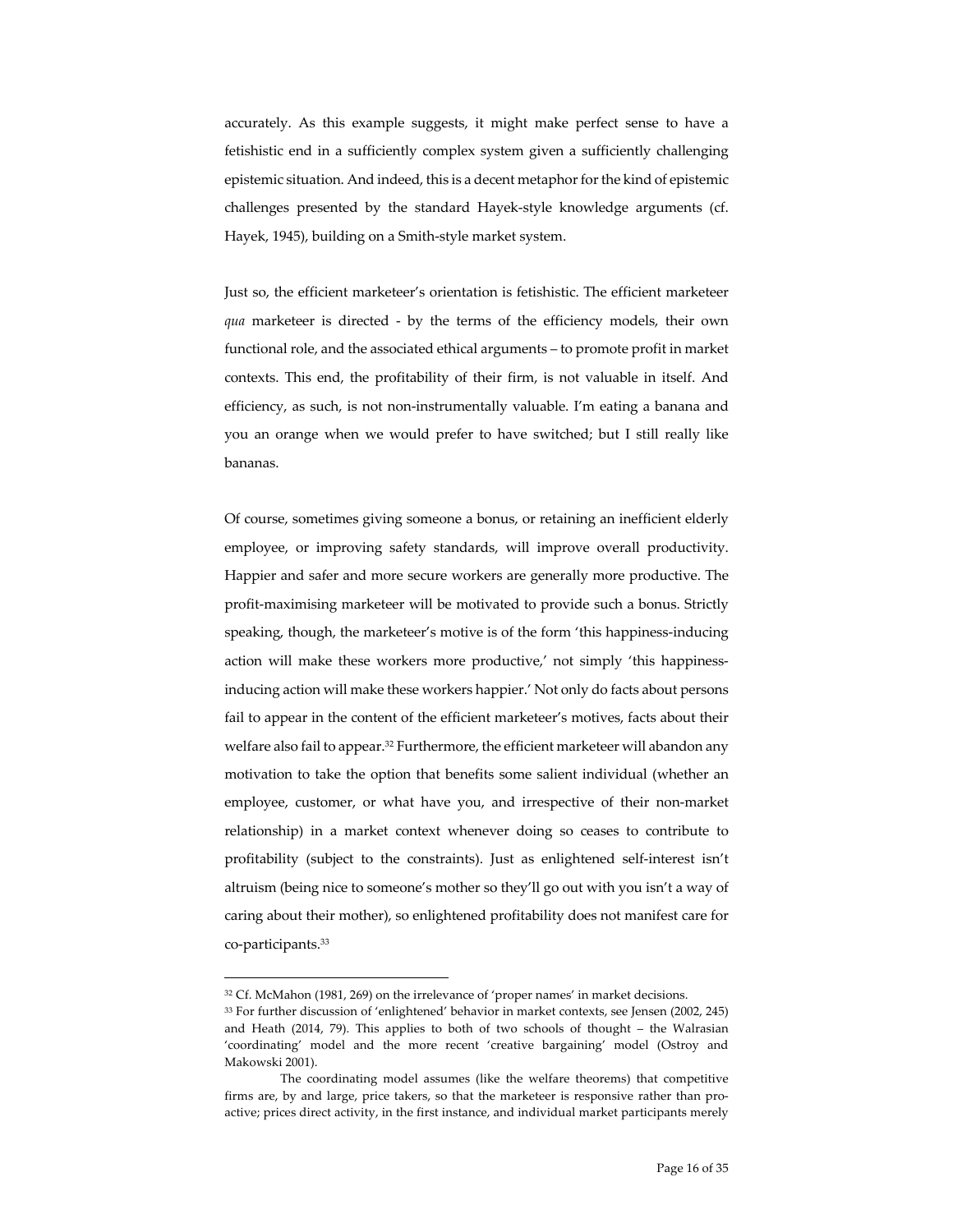The argument here is analogous to, but cuts deeper than, the objection to impartial moral theories that they yield unduly abstract motives in friendly contexts. The Act Consequentialist can avoid some of these concerns because they can be motivated by considerations bearing on an individual's welfare *as a way* of caring about the general welfare.<sup>34</sup> But the marketeer's objective is not to promote the general welfare, nor even to promote a part of the general welfare. They are at least two removes from that objective. They are aiming to promote the profitability of their own firm, thereby to promote efficiency, which can contribute to the general welfare. Facts about the good of individuals don't play any role in their first-order reasoning at all.

#### **5.2 The Sophisticated Marketeer reply**

This appeal to the consequentialist literature suggests an alternative response. I have been assuming that the efficient marketeer is always motivated by profit as such. But this assumption is actually rather dubious. Managers who ruthlessly fire staff, close factories, and lower the quality of their products in precise

respond in profit-oriented ways. Managers need not be looking for ways to make profit *at each other's expense.* Rather, they respond to prices as given representations of prevailing social valuation of scarce resources, in ways designed to maximise the profit of their own firm. On this coordinating model, managers can continue to manifest creativity in their choice of what to produce, and their non-market choices, such as the division of tasks, between workers, and between workers and managers.

The coordinating marketeer knows people only make exchanges that benefit themselves relative to social cost. They know that in hiring and firing, buying and selling, their allocations of resources, in also being so responsive to interest and social value, conform to optimal efficiency rules. Everyone just wants resources allocated with maximal efficiency, and everyone knows the rules. So, when the cost of one factor increases, so that employers have to lower wages, they expect to lose a percentage of staff, and the staff know this too. No hard feelings. Similarly, the coordinating marketeer isn't *competing* with the customer either, really. The price is the price, and you have whatever stock you have, and they want it at that price or they don't. There is a sense in which they are competing with their competitors, of course, for each is trying to innovate the production process to capture market share. The proscription on exploiting information asymmetries doesn't require one to share new production techniques.

On the bargaining model, marketeers bargain 'creatively' for the terms of an exchange; and prices reflect this bargaining process. Individuals need to attend carefully to the particular situation of their opposite number, and to the needs and interests of consumers in the future, and they need to respond creatively and dynamically to opportunities that they see and create. Here, individuals are more actively engaged in the market process as adversaries. A defence lawyer might work hard to defend a client they know is guilty only because of their common-good argument for the adversarial trial system. Likewise, the bargaining marketeer might work hard to make a profit at another party's expense only because of their common-good argument for the adversarial market system. <sup>34</sup> Cf. Baker and Maguire (2020, 406).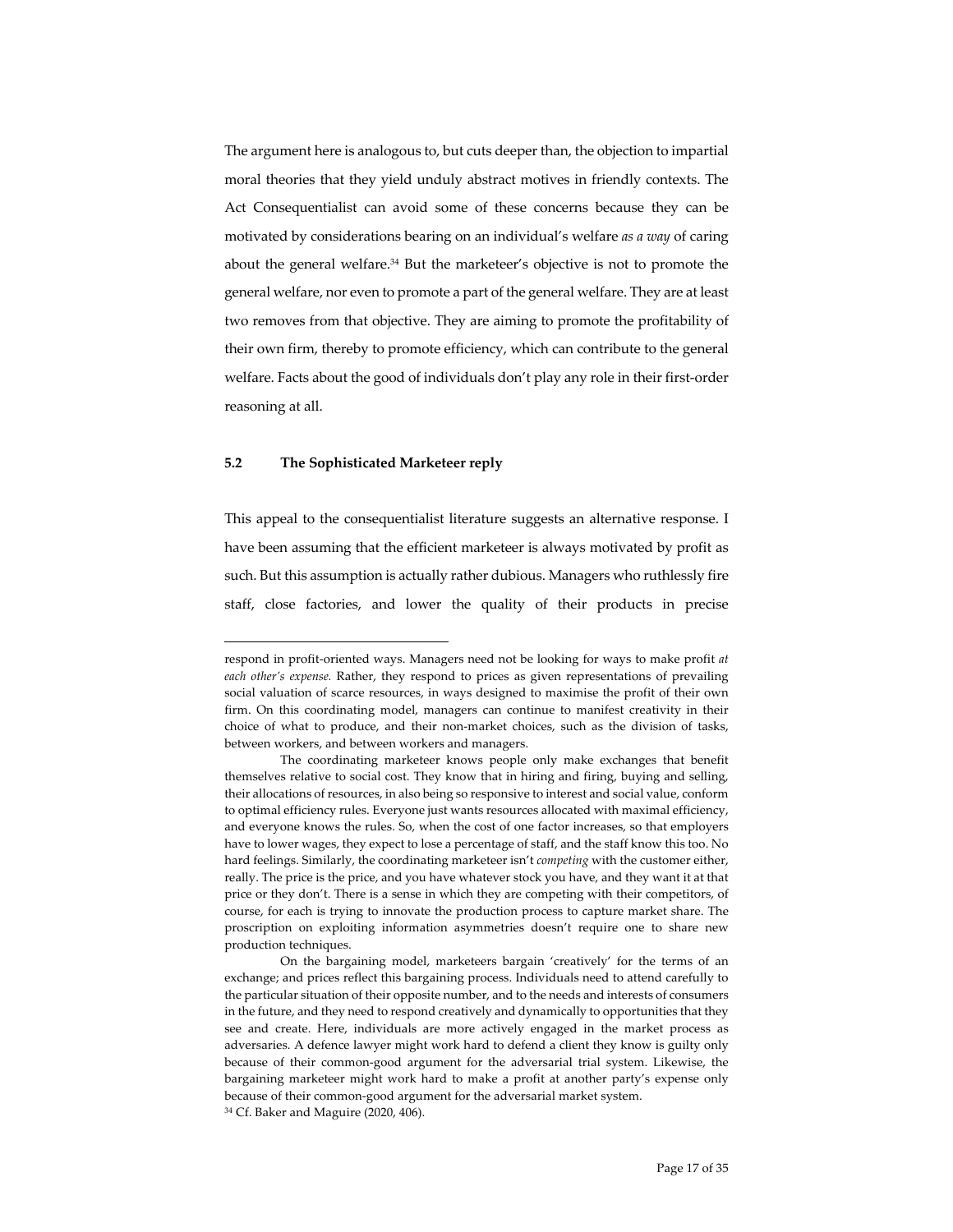responsiveness to profitability calculations, are probably less successful at promoting the profitability of their firms than managers who exercise compassion, show loyalty, and who *are* guided by the 'laws of beauty.'

Profitability, like happiness, is not best promoted directly.<sup>35</sup> The standard on motives yielded by the ethical efficiency arguments is even more indirectly consequentialist: have whichever motives most conduce to one's firm's profitmaximisation (within the beyond compliance constraints). Hence, if there were various caring motives that better conduced to profit-maximisation, these would, in fact, be justified by the ethical efficiency arguments. Consequently, the objection continues, the marketeer can, at least in some cases, meet the FITTING MOTIVE condition while complying with the efficiency models. This 'sophisticated marketeer' (modelled on Peter Railton's (1984) 'sophisticated consequentialist') is not simply a long-game profit-hunter. Their motives are conditional rather than instrumental. They really do (take themselves to) care about their customers, their products, and their employees. It is just that these concerns are regulated by a higher-order disposition to retain such a set of commitments in market contexts only if it conduces sufficiently to profitability over some suitable time-horizon.

There are two problems with this defence. The first is that it can't capture all the cases. A manager who is only motivated by loyalty, compassion, and aesthetics might survive for a while in a competitive marketplace. But insofar as they are genuinely responsive to some higher-order condition of long-run profitability, there will be many situations in which they face a choice between these values and their commitment to profitability. Indeed, the main point of the ethical efficiency arguments is to provide a justification for the kinds of deviations from 'ordinary morality' that are likely in competitive market contexts.36 They have some justification for prioritising profitability in such cases, namely the ethical efficiency argument, together with the presumption of political institutions that provide unemployment benefits, lifelong education, etc. It follows that the sophisticated marketeer will not have sufficiently robust fitting motives.

<sup>35</sup> Cf. Railton (1984, p.140 and following)

<sup>36</sup> See especially McMahon (1981).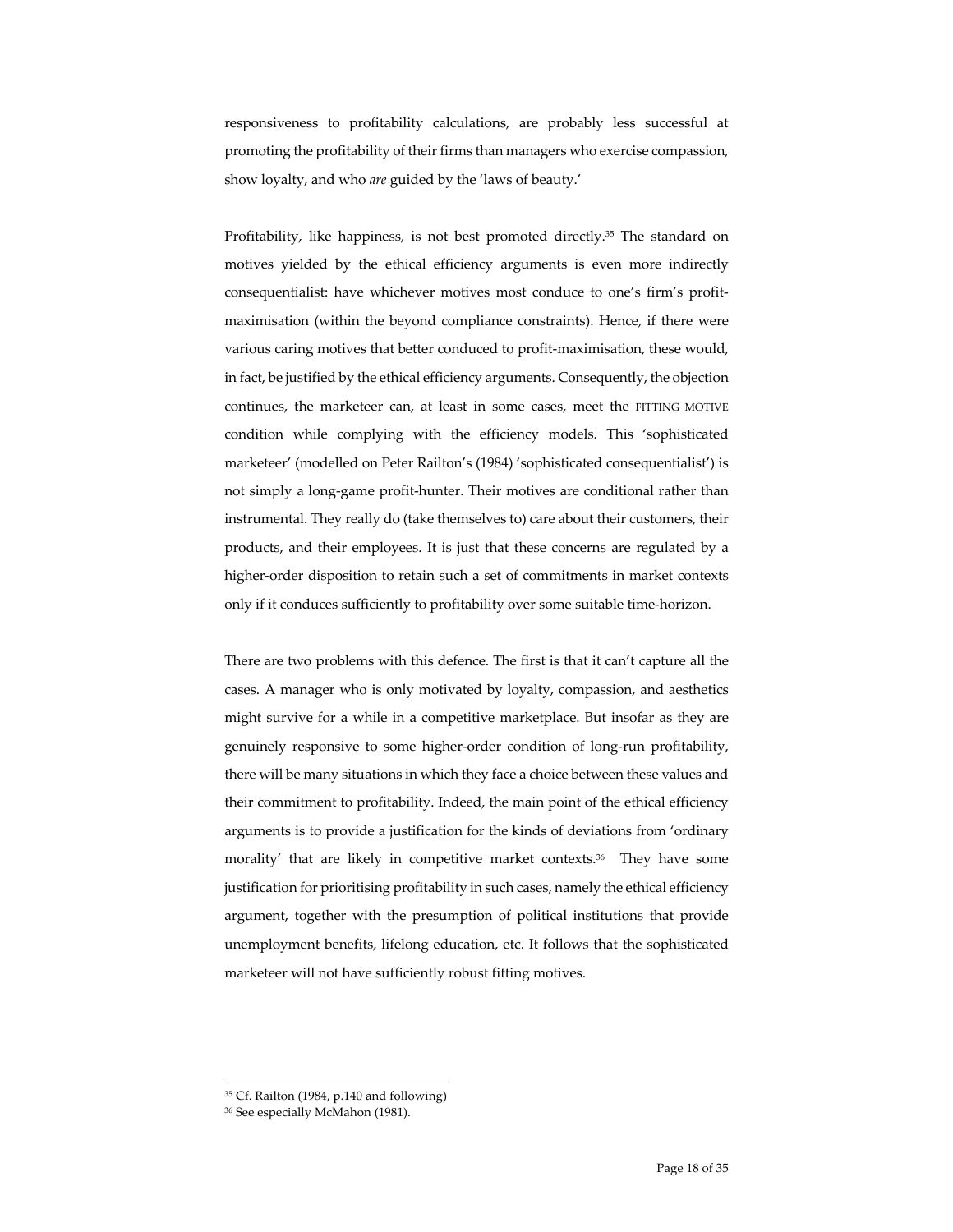The second problem concerns their commitments themselves. Consider an analogy from Cocking and Oakley (1995). An ambitious young philosopher befriends an older professor to advance their career. The young philosopher comes to care about the older professor. But the conditionality remains: if the relationship ceased to be professionally advantageous, the younger philosopher would withdraw. This relationship is better than acrimony. But still, there is clearly something problematic about this relationship. According to Cocking and Oakley's diagnosis, the 'governing conditions' of the young philosopher's commitment to the relationship are incompatible with friendship. This explains our inclination to say that the young philosopher doesn't *really* care about the older professor.

Likewise, there is something problematic about our sophisticated marketeer. The problem is not just with their first-order motives, which I grant will sometimes meet the FITTING MOTIVE condition. The problem is rather with their governing conditions – their commitments themselves. They often ask after your children, but they won't consider the impacts on you or them in deciding to switch production knowing you'll lose your job and probably have to move across the country. Again, there is a good rationale for this, and I'm not saying the choice would not be justified all things considered. I'm just drawing attention to a feature of the practical reasoning of the efficient marketeer. Just like the ambitious philosopher, the nature of their commitment, and not just their motives, is in tension with what it is to care about their employees in market contexts.

**Section Six: Three Objections and Some Refinements**

**6.1 The Games – Markets Analogy**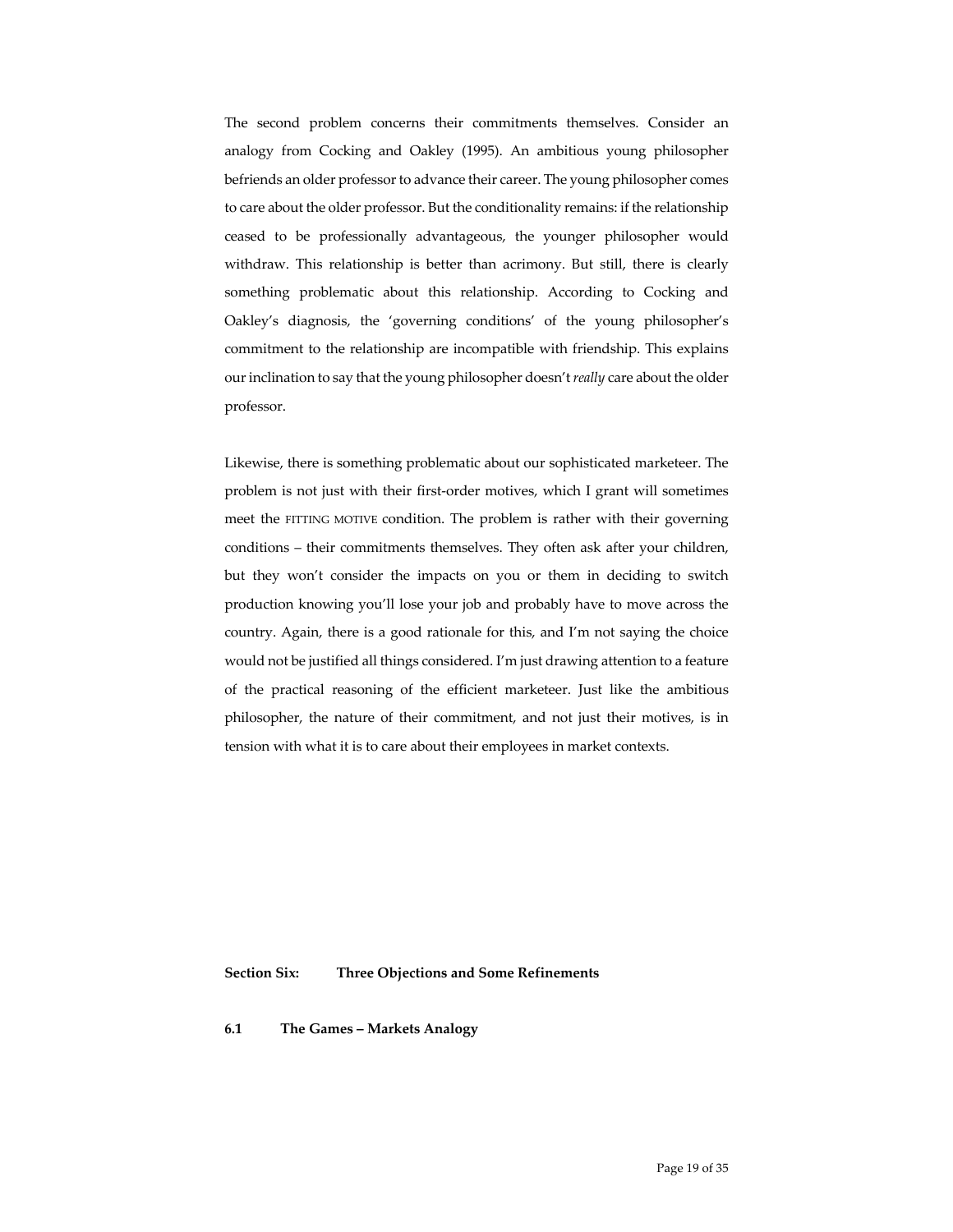Lots of activities are exclusionary and/or fetishistic without being problematic. Exclusion is a common feature of social roles, as illustrated by the examples of judges, teachers, etc. Some activities are both exclusionary and fetishistic: in particular, competitive games. But competitive games seem unproblematic. I have argued that efficient markets are exclusionary and fetishistic, but it doesn't follow that they are in any way problematic.

Competitive games are usefully analogous to efficient markets in various respects: both involve intrinsically valueless ends (e.g. getting a small ball into a distant hole) and both are exclusionary (since one ought not be motivated in the relevant context by one's opponent's concern to win). Games have a process-inducing end rather than an intrinsically or consequentially valuable end.<sup>37</sup> This offers another line of defence for efficient markets. As noted above, a benevolent marketeer will recognize that the pursuit of profit is not something that the marketeer cares about for its own sake, but rather for the sake of the efficiency benefits that ultimately accrue across the system.38

The problem with the analogy is this. Competitive games are constituted by attempts to engage in otherwise *unnecessary* activities (Suits, 2005; set aside socalled 'serious games' (Flanagan 2013)). You wouldn't be running around on a court, or hitting a small ball with a metal stick, if you weren't playing tennis or golf. But we would still need to look after elderly people, build houses, educate students, heal the sick, clean our toilets, etc. even if there were no market for these activities. This is true of lots of other institutional activities as well. If we didn't have the institution of 'parent' or 'teacher' or 'judge' or 'marriage' there would still be child rearing and educating and punishing and love.

It is plausible enough that efficiency is the 'point' of a *market* system.39 But it doesn't follow that efficiency is the only point of all our economic behavior. The organizational structure of markets – extrinsic motivation, competition between firms and between firms and customers, decentralization information provided in exchange, a certain division of responsibilities, all impersonally commensurated

<sup>37</sup> Cf. Nguyen (2020).

<sup>38</sup> Compare Miller (1990, 221).

<sup>39</sup> Compare the assumption in the title of Heath (2019): "Is the Point of the Market Pareto or Kaldor-Hicks Efficiency?"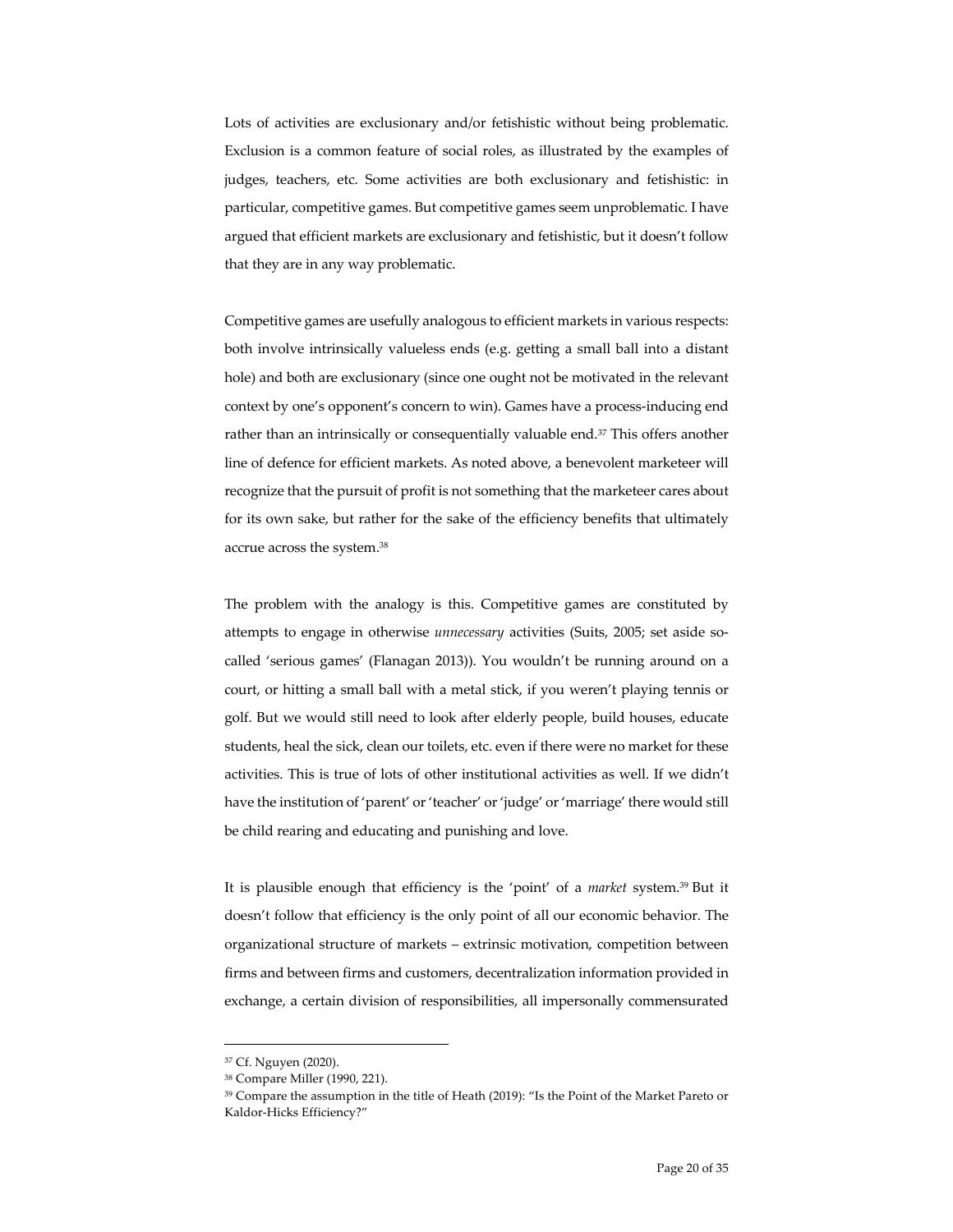across a massive system – is clearly not essential to all the underlying economic activity (even if we attend just to traditionally marketized activities, setting aside reproductive labour, caring labour, state-based economic activity, etc.). This raises the question of what are the relevant values at stake in all this economic activity. Plausibly enough, efficiency is a desirable feature of any economic system, *pro tanto,* and other things being equal. But in the case of economic organization, other things are never going to be equal. And it is not at all plausible that efficiency (together with respect for property rights) is the *only* desirable feature of all this economic activity.40

Interestingly, it would be better if economic organization were *more* like the organization of games, in one sense. Games are designed to realise values instantiated in the activity rather than by consequences of the activity. In the case of markets, the opposite is true: the system is not designed to be responsive to values instantiated in the activity at all (beyond respect for property rights). The system is designed consequentialistically, in this sense. But there are many values that can be instantiated in productive activity. This is where there is the potential for a tremendous opportunity cost. Just as the value of friendship is not just the value of the benefits that friends provide for each other, the values realizable by participants in an economic system far outstrip the benefits of efficiency.

I offered a sketch of some of these values earlier, referring to meaningfulness, authenticity, and recognition. The dialectical point, in response to the gamesmarkets analogy, is simply that there are many important values at stake in economic activity, many of which are central to the good life, and many of which are inhibited by efficient market participation. There is, in consequence, a significant opportunity cost to markets. Rather than games, markets are more analogous to activities in which some end is pursued without realizing the values that can be instantiated by alternatives: opaque but moderately efficient bureaucracies, or 'teaching to the test,' or walking through the Highlands without enjoying the view.

<sup>40</sup> It is likely that Joseph Heath would agree, since he understands the end of Pareto optimality as a 'third best' solution to the problem of economic organization (2014, ch. 7).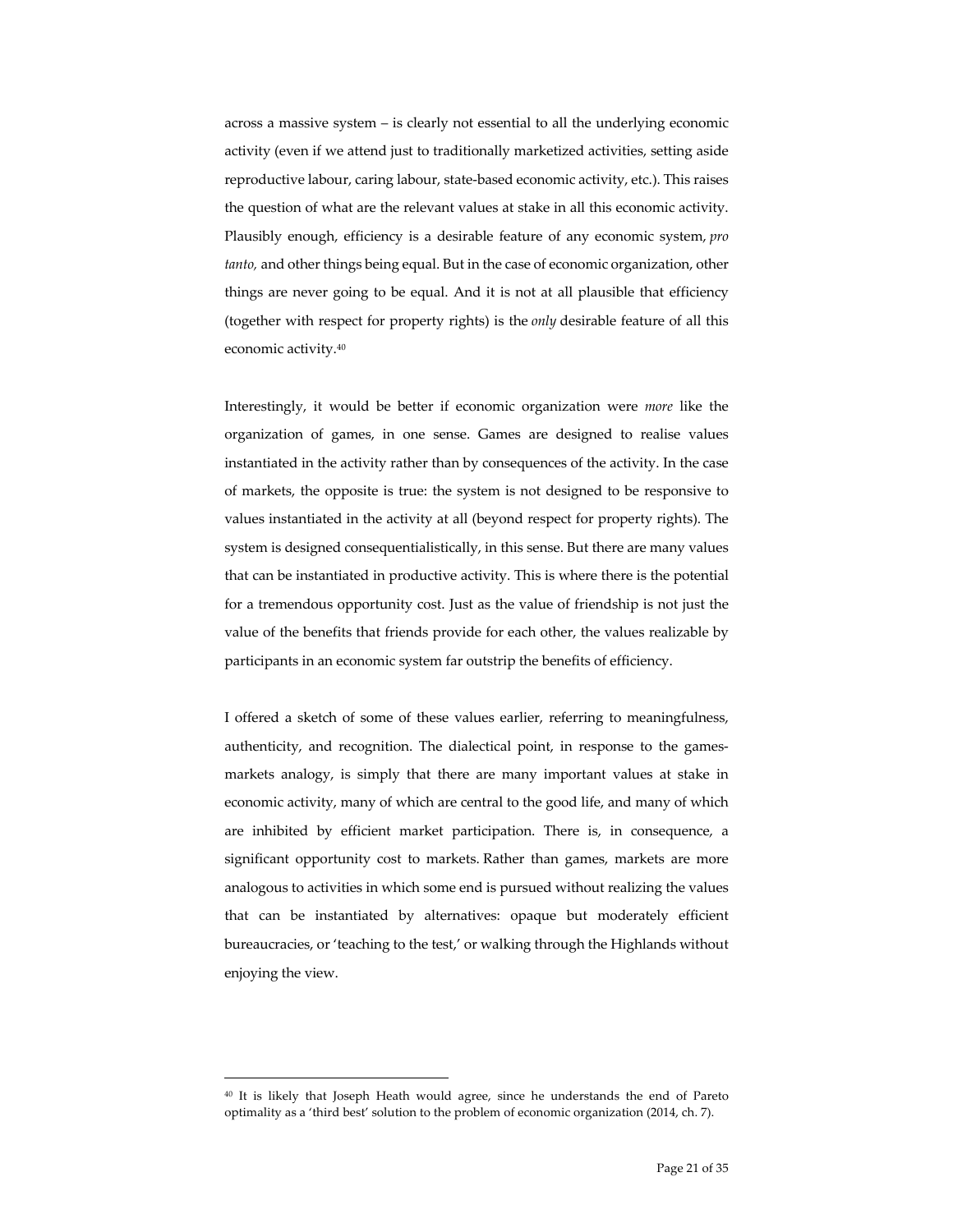#### **6.2 Caring Beyond the Market?**

Consider another objection. Even if market interactions themselves fail to meet FITTING MOTIVE and thereby fail to manifest care, the market system is just one part of a larger system of social organization. Individuals are free to manifest care for one another in their personal lives and perhaps in their political lives. (And, their market interactions may well manifest mutual respect.) This line of thought is naturally allied with skepticism about whether care in production is a necessary constituent of the good life. The alternative suggestion is that, insofar as care about others is a constituent of the good life, what matters is that one cares about others *in certain domains,* and perhaps that one cares about others *enough* across the sum total of one's social interactions.

One thing the exclusion-fetishism argument might yield is an ethical justification for *limits* to markets, precisely at the point at which they begin to restrict the scope for individuals to manifest enough care for one another. This is already an interesting result, for this argument is not represented in the contemporary literature on the ethical limits of markets, most of which focusses on specific goods (such as organs or sex), or types of goods (such as 'noxious' goods in Satz (2010)), rather than on the opportunity costs of extensiveness of the commitment to profitability in social life as such.

This connects with another line of defence specific to market socialism. Suppose that our basic needs were guaranteed beyond the market: not just health care and lifelong education, but guarantees of free time, a safe working environment, welldesigned recreational spaces and robustly funded public arts. Throw in a comfortable basic income. There are tricky political and economic questions about provisioning this, but set them aside for now. Suppose that market systems were carefully restricted just to the distribution of private resources that we merely want – leather jackets, haute cuisine, and subwoofers. It seems reasonable enough that people ought to trade-off their access to some of these goods with their access to others. Suppose that sufficient overlap might be found between such a restricted market system and the domain of mere wants. Does this offer the prospect of a market without alienation?41

<sup>41</sup> Compare Carens (2003, 146-148) and Kandiyali (2020, 574).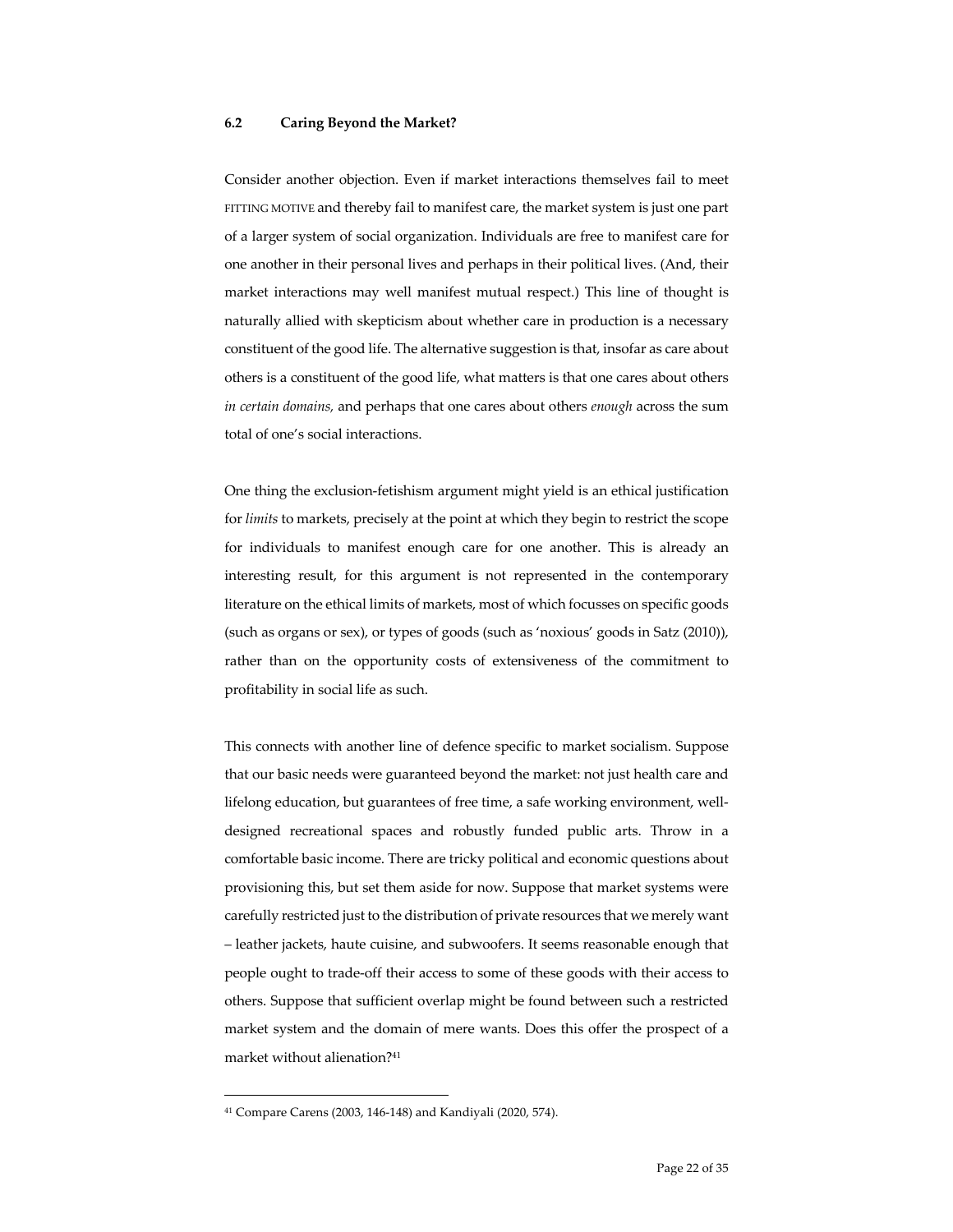I don't think so. There are two key points here. The first point is that we can manifest care not just in the meeting of basic needs but in providing anything of significance to someone. In friendship, for instance, the spontaneous indulgence of a whim can be just as meaningful as providing food. Likewise, a pastry chef might show their love by agonizing over tiny details in a cake. You can manifest the fact that you care about me by fixing either teeth or my speakers. By doing the latter, you can also manifest your care about music appreciation.

The second point – and this is also why the alienation argument doesn't merely establish a justification for *limits* to markets – is that the non-market values under consideration (meaning, authenticity, recognition, etc.) are at stake even in relatively small-scale interactions.42 My meeting your need and your meeting mine, each out of concern for the other, realizes more value than our exchanging the same items each for our own sake. (I'm assuming we can hold other things fixed here, such as the extrinsic significance of the relevant needs.) The opportunity cost is, in that sense, *intrinsic* to an efficient market system of any size. But this value is also accretive. As relationships and institutions based on such mutual care constitute more of our lives together, with them grow relationships of trust<sup>43</sup> and loyalty, and mutual dependency, greater scope for compassion, less vulnerability, and, perhaps, less existential angst. Or to put the point conversely, the degree of alienation plausibly increases with the significance and extent of needs that are responded to 'abstractly' rather than directly.

## **6.3 Caring Roles in Organised Institutions**

This line of thought relates to a third objection, this time to the necessity of FITTING MOTIVE for care. I appealed to the FITTING MOTIVE condition to argue that profitoriented market behavior is exclusionary and fetishistic. However, it might be objected that the FITTING MOTIVE condition is most plausible in paradigmatic cases of caring in *personal* contexts. It remains an open question whether this condition is an appropriate standard in *massive institutional* contexts, such as a globalized economy with complex and sophisticated divisions of labour and lengthy and

<sup>42</sup> This is implicit in Cohen's 'camping trip' example (2009).

<sup>&</sup>lt;sup>43</sup> On the contrast between trustworthiness and mere reliability, and some connections between trustworthiness and continuities across one's commitments, see Baier 1991.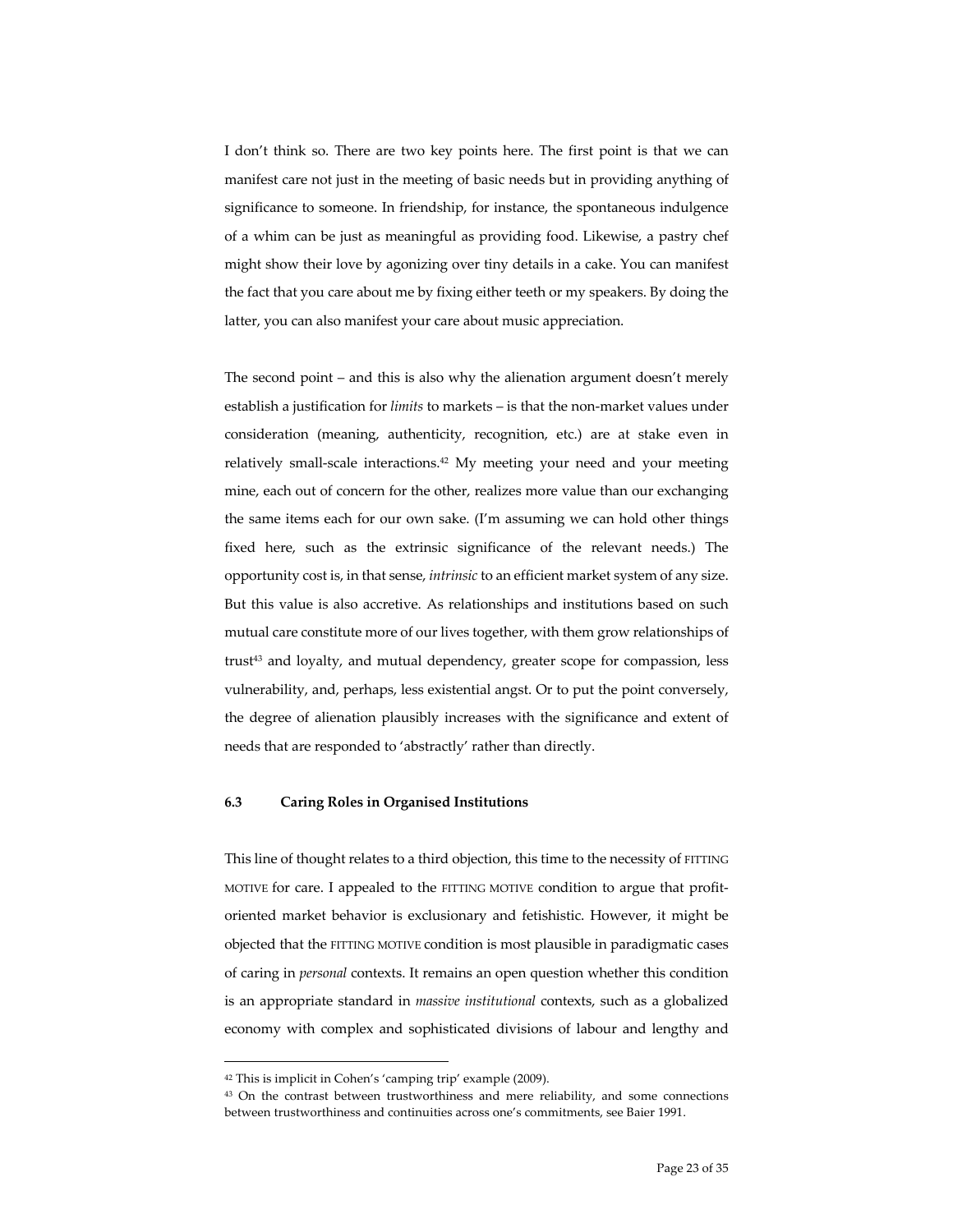complex supply chains. By contrast, it seems possible in such contexts that one might care about another precisely by conforming to a suitably well-designed role, even if it doesn't turn out that each individual's motives reliably conform to FITTING MOTIVE. This might well be the best way to think about conformity to price in a massively integrated economic system, given the efficiency argument. Conforming to the terms of the market system might well be how one manifests one's care for others in a complex economic system. The benevolent marketeer who follows the 'implicit morality of market' might thereby manifest care for other market participants by so doing  $-$  even if they don't meet the FITTING MOTIVE condition. So runs this line of reply.

It is true that the specific standards of care in personal contexts, such as with close friends or family, cannot be expected to provide a fully satisfying set of standards for interactions in a massive economic system. There are degrees of attentiveness to one's friends that one could not possibly meet for all of one's customers, for instance. In order for care to yield a fundamental ethical standard in economics, we need a theory of how standards of care vary in different kinds of contexts. This is a big task that cannot be fully undertaken here. However, I will aim to say enough to undermine the contention that ideal behaviour in efficient market systems is a fully satisfying way of caring about one another in our productive lives.

The first point to notice is that institutionalizing interactions can *enhance* an agent's ability to recognizably care about someone. There are various explanations for this. (i) *Specialisation can enable deeper engagement*: Divisions of labour don't need to be 'cretinising' (as in Adam Smith's pin factory). They can instead enable some individuals to focus on specific needs while trusting that others individuals will focus on relevant other needs. Such a division of labour can facilitate *deeper* forms of engagement with distinctive values. (ii) *Collaboration can improve one's epistemic situation*: Institutions are valuable and dynamic sources of improved understanding about how to meet needs better. It is obviously not likely that one will know as much about one's customers or patients or clients as one does about one's children. However, it doesn't follow that one will not know as much about what will meet a specific need. Many idiosyncratic facts about an individual will be irrelevant to meeting a specific need. Much of the relevant knowledge is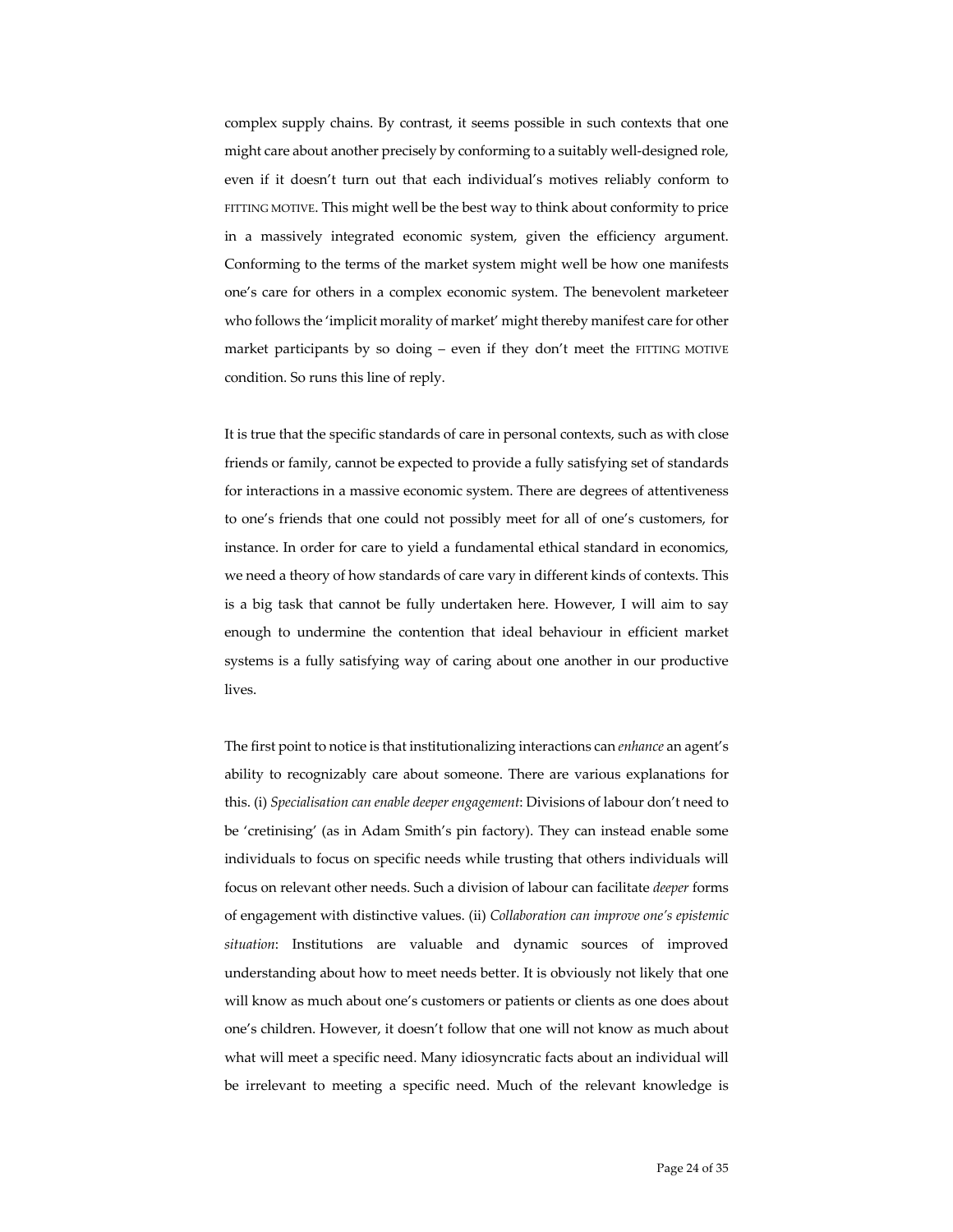general. Institutions can greatly increase an individual's understanding of how to meet a need by professional training and ongoing knowledge exchange on large and small scales. (iii) *The value in integrating levels of caring engagement*: Plausibly, there are multiple agential levels of care in the ideal case: one individual, or several in collaboration, manifests care about one patient, as one amongst an identifiable group of patients with specific needs. This interaction is organized in the larger context of community care. These community interactions are, in turn, organized with other communities in the context of a larger caring political entity such as the state, and so on. Each level aims for a kind of fitting engagement with values suited to its level of organization, and a fitting engagement with agential entities at lower and higher levels of organization.44 This is another important manifestation of our care about the fact that we care about one another.

There are also some familiar limitations associated with institutionalizing care. One concerns *transparency*: often, the larger the institution, the less transparent is the full justification for some particular choice both to agents and patients. Another concerns *standardization.* The greater the number of agents and patients managed by a given rule, the less responsive any application will be to the specific abilities of the agent and needs of the patient. This applies also to the agent's knowledge of their abilities and the patient's needs. A similar point applies to *commensurability of goods*: on the supply side, as the exchange value of one good is a function of the supply and demand of many others; and on the demand side, as the relative utility of one good is a function of all the other private goods the individual prefers to have than not. The more (kinds of) trade-offs that one's choice principle is responsive to, the less particular agents can be committed to meeting particular needs. Finally, there are issues concerning *domination*. It may improve efficiency or replicability to have a greater number of decisions managed centrally, but this leaves individuals with less discretion to make choices based on their knowledge of specific abilities, needs, and non-financial circumstances. This connects with the amount of discretion allocated to a specific role. The commitment to efficiency constitutes an extremely rigid limit on appropriate choices.

Now recall two structural features of alienation: firstly, that it comes in degrees, varying with the extent to which one manifests care and can expect recognition for

<sup>44</sup> For more on this kind of level-specific suitability, see my 'Rewiring Ethics' (ms).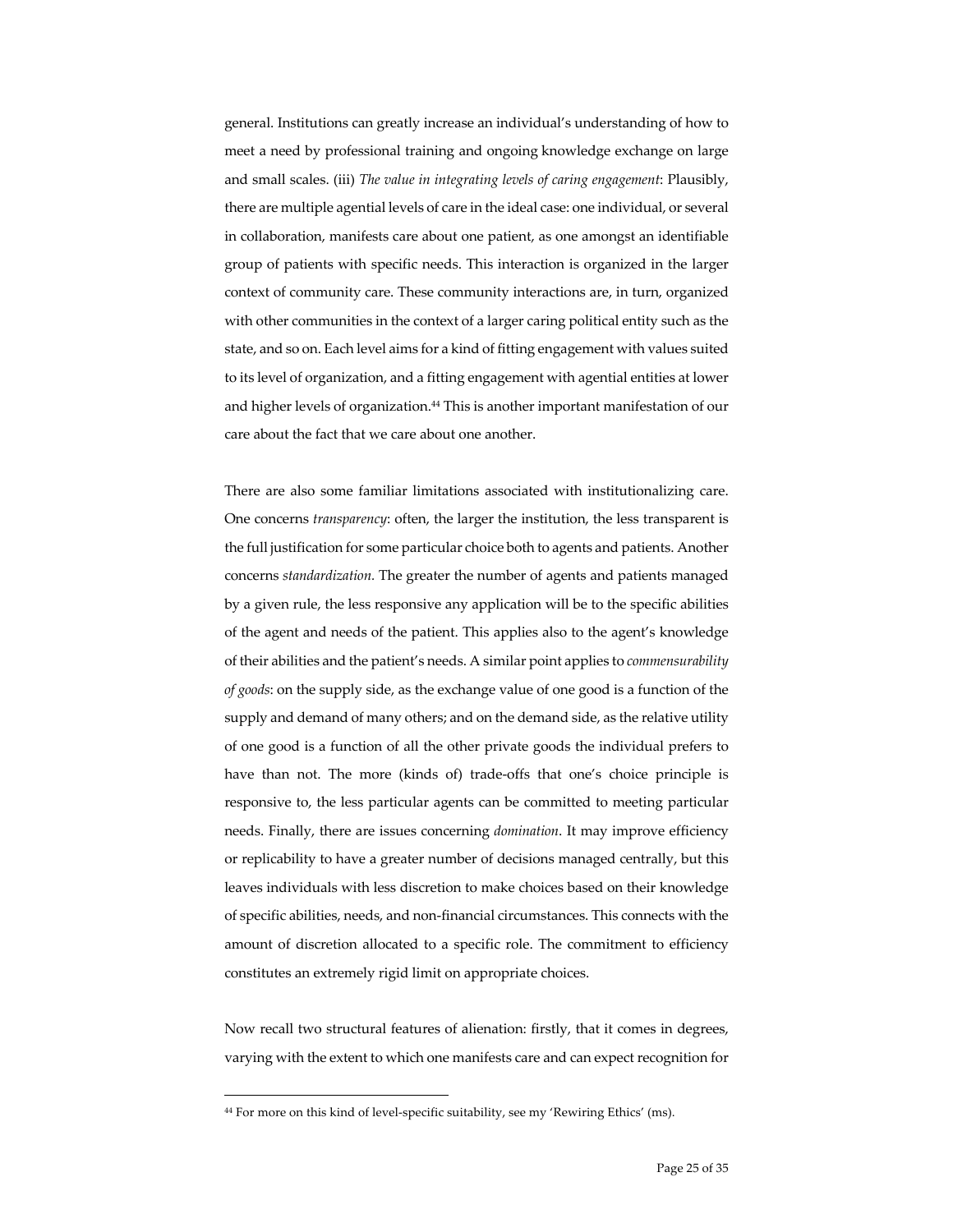one's productive endeavours, and that it is imposed by will rather than nature. I submit that productive institutions are more alienating, the worse they fare concerning the provision of caring enhancements and caring limitations (as introduced in the previous two paragraphs), relative to the extent to which these constraints are imposed by will rather than nature. And here it is striking that efficient markets fare poorly concerning all these standards.

In the case of the market, the allocation rule is responsive to all resource use by everyone across the global economy. It may be true that an individual accepts their role in the market system because everyone's doing so serves the common good. But the choice principle that guides their motives and behavior in particular market contexts leads them to make decisions on the basis of considerations that are very distantly related to the needs of the person they are ostensibly serving. There are various kinds of additional distance. These features intensify the degree of alienation between agent and patient.

Firstly, the price of the good is sensitive not just to the supply of this resource and the demand for this resource. It is also sensitive to the supply/demand functions for all the other resources that bear on its production. This sensitivity is, famously, invisible to the individual at the point of withholding a resource. This has a familiar upside, but also a less familiar downside, since the very invisibility of the mechanisms determining price means that often neither of us can know why you are withholding a good from me in a particular instance.

Secondly, an individual's willingness to pay a certain amount for a good is a *ratio* of need for this resource and needs for every other marketized good. To show the difference, contrast a single adult with an adult with financial dependents, but with otherwise similar consumption patterns. Assume that the single adult needs the resource slightly less (for an equivalent health outcome). Still, plausibly the adult with dependents will be willing to pay less for the resource. In fact, willingness is not just a ratio of needs, for it is rather the individual's own representation of this ratio, which will be epistemically imperfect, and also susceptible to influence by various pragmatic factors.<sup>45</sup>

<sup>45</sup> Compare Elster on adaptive preferences (1986, 107).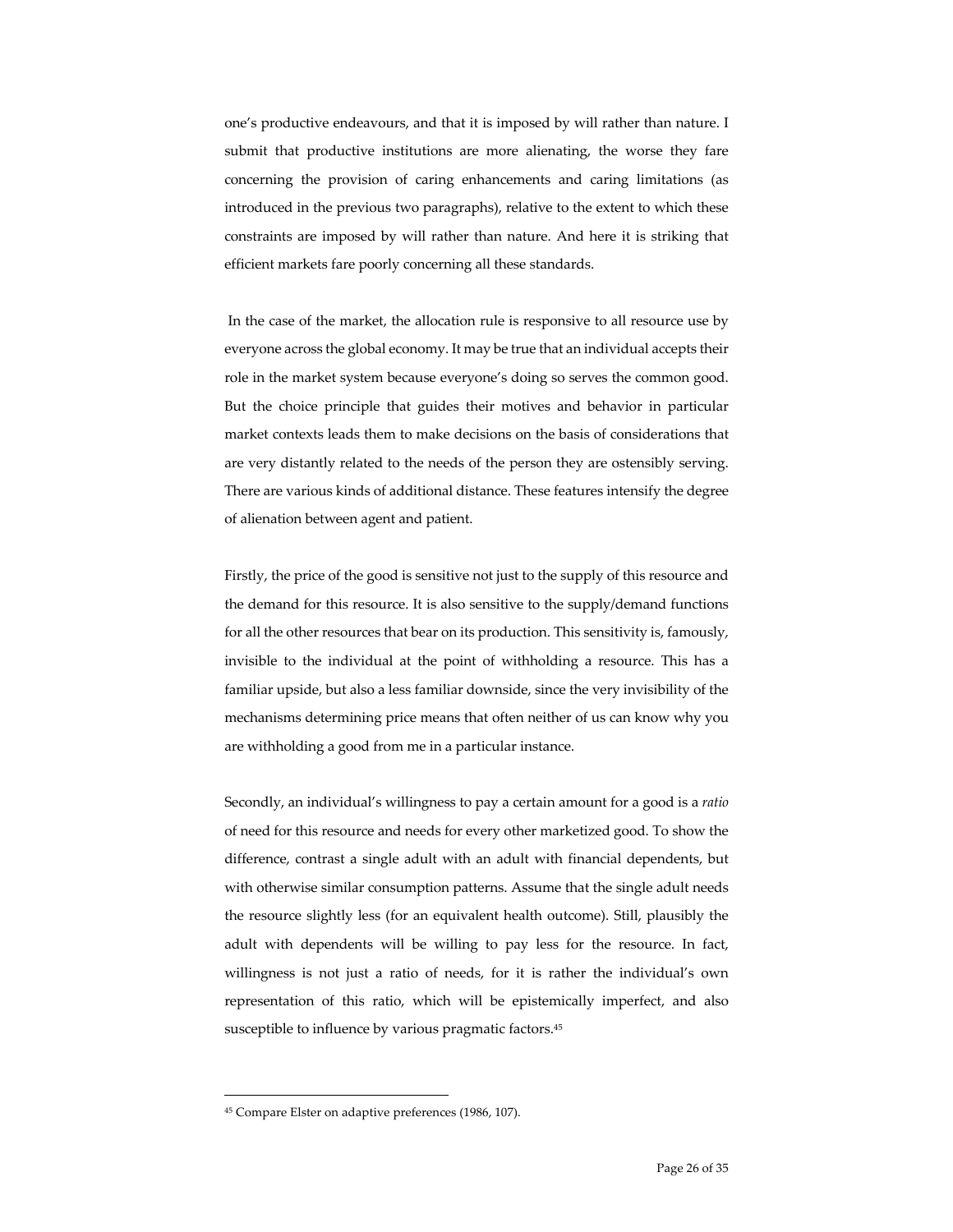Thirdly, insofar as the price system plays an important epistemic role, it has significant limitations. As noted above, institutionalizing care can yield considerable epistemic *benefits*. The larger the organization, the greater their epistemic power, since they can draw on a sophisticated division of epistemic labour, enabling practioners to research and teach in their area of specialization. On a smaller scale, practitioners can also share knowledge about local idiosyncrasies, as when trainee learns about the quirks of this type of customer or that in the neighbourhood, or an apprentice learns a culturally distinctive technique. By contrast, efficient marketeers will fail to be responsive as such to the standards of good housebuilding, or good breadmaking, or good public health – or indeed, by any type-specific standards at all. The pressures to maximise market share reward optimization thinking rather than ideal-oriented thinking, which, in turn, lowers trust in aesthetic and engineering expertise. The implications are, by now, proverbial.46 And even if market pressures lead one to making excellent sourdough loaves, this will be a kind of coincidence, rather than an outcome guided by educated concern for the values at stake in their production.

Fourthly, the allocation system will usually itself be larger. The allocating institution in the market case is not the firm but the entire market economy. The logic of invisible hand arguments pushes for more extensive markets: more competition, more substitutes, more flexible factors of production (including labour), etc. This is also part of the 'logic' of the microeconomic models: the tendency is to bring more phenomena into market contexts – consider the Pigouvian (1920) response to externalities – or at least to use the logic of the market to police its own boundaries – here consider the Coase-ian approach to transaction costs (1960). There is also an assumption of scale in Hayek's 'knowledge' argument (1945): in suitably small collectives, there will usually be better ways to get the information.

At this point, on behalf of efficient markets, one might appeal to the 'will' condition, arguing that the various inhibitions of care, and failures to enhance care, in market-structured production are imposed upon us by nature rather than by will, and hence are not alienating, any more than other natural constraints, such as the distribution of raw materials. And there some reasons to be sceptical.

<sup>46</sup> See, e.g., Marcuse (1964) and Tronto (2013, 129).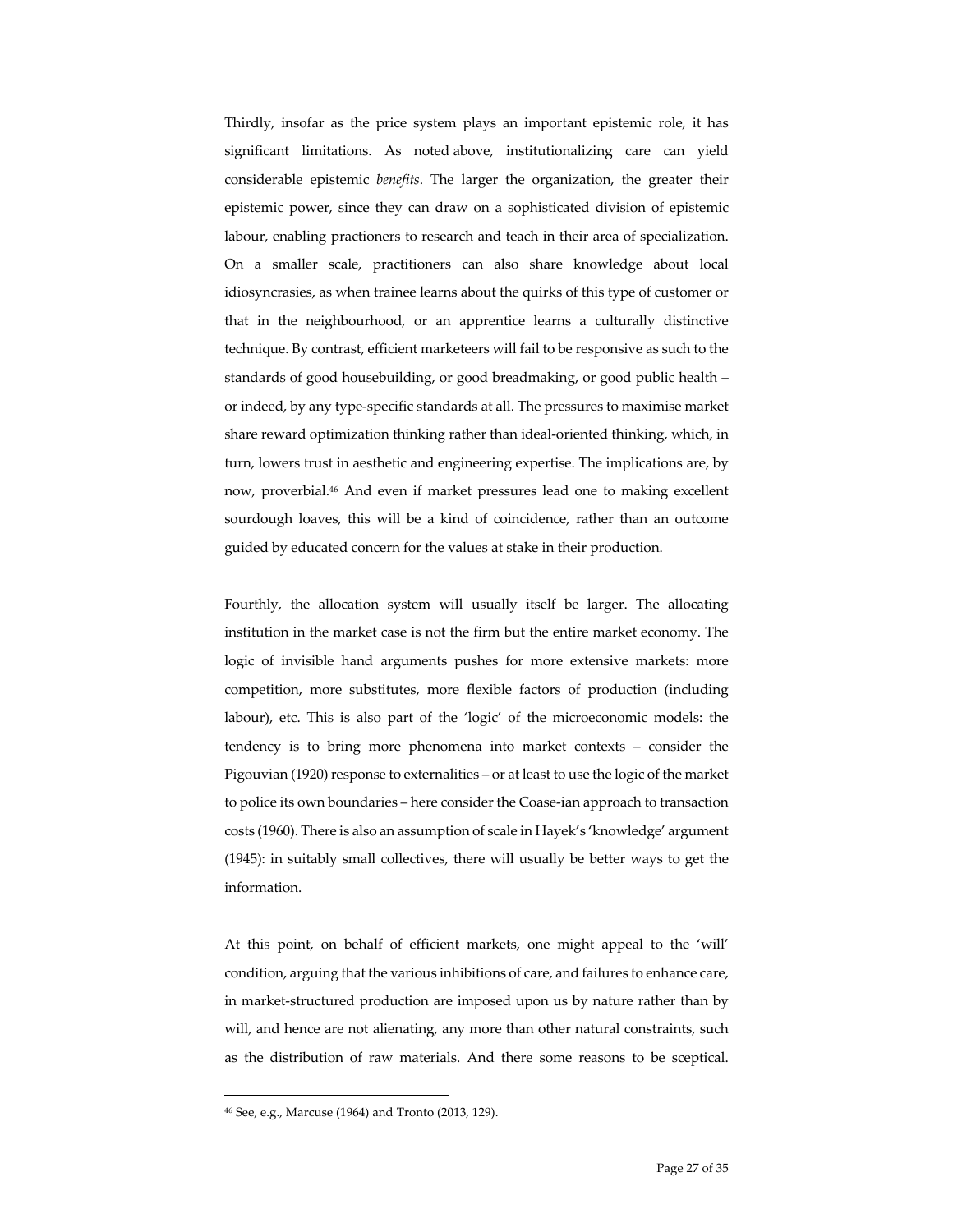Consider the complexity of the supply chain in producing a car, for instance. Complete transparency is hardly likely to be worthwhile in any satisfactory productive system. But clearly *greater* transparency and control over larger patterns of production is possible. Greater discretion and control over the local deployment of resources is clearly also possible, even if at some cost to economic efficiency (which is an open question). Responsiveness to a larger body of evidence about how to meet specific needs is also clearly possible. And it is clearly possible to impose more structure on systems of production. One can care in an institution to the extent that that institution is responsive to two different levels of engagement: the overall distributive pattern of contributions and services and the individual level of engagement. Efficient markets can score fairly well on some distributive criteria. But they score very poorly on the individual criteria – this is precisely the point of the Exclusion-Fetishism argument.

#### **Section Seven: Some Institutional Implications**

This discussion has suggested various approaches to mitigating alienation. One is to limit the scope of markets, meeting basic needs collectively and distributing on market terms only things that we merely want. This is an instance of a more general strategy. The extent of alienation in society is responsive to a number of gradable properties, in particular the degrees of distance between service and need: the invisibility of the price system, the complexity of trade-offs manifested in market behaviour, the exclusion of non-price-related information, and the overall size of the economic system. The extent of alienation in a society can be mitigated by institutions that are designed to reduce these degrees of distance.

But these reforms will run up against the grain of the efficiency arguments themselves, which, as noted, are constantly pushing to expand the domain of the market and to purify the standing of its own rules in its own domain. It is an open question for further interdisciplinary investigation what will remain of the efficiency arguments when the extent and nature of the market domain is modified this way or that to accommodate alienation concerns.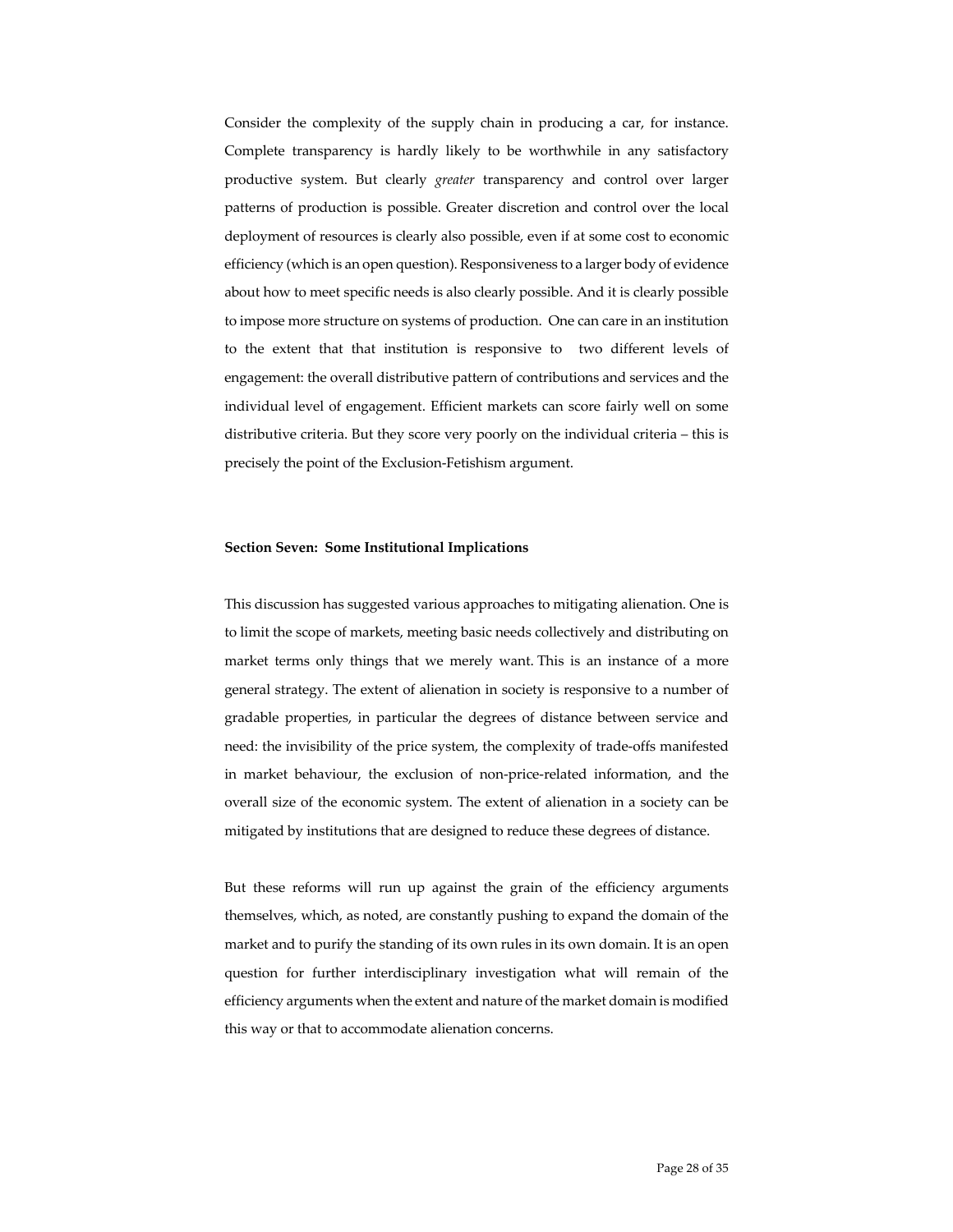But market socialism is not the only decentralized alternative to capitalism.<sup>47</sup> There is another important class of alternatives, called 'municipal socialism' or 'participatory socialism' or 'socialism from below' (cf. Hahnel & Albert 1991, Guinan & O'Neill 2019, Robertson 2020). Here the emphasis is, in the first instance, on decommodifying the means of production, reallocating control of capital from private corporations to local workers and municipalities. The 'Community Wealth Building' project can be interpreted as an exemplary part of this alternative approach. This approach is often pitched in response to worries about exploitation and inequality, set aside earlier; but this approach would also address worries about alienation, insofar as individuals and communities are empowered to reorganise production to meet one another's needs. Furthermore, an economic system that motivates by intrinsic values rather than extrinsic incentives, and that is based on cooperation rather than competition, could even be more efficient than a market system. The emphasis on management 'from below' also offers a prospect for addressing Hayek's 'knowledge problem'; as noted, plenty of knowledge is underutilized by exclusionary responsiveness to the price system. These are all further questions to be addressed in the pursuit of a more 'suitable organizational technology' for socialism – both as an economic and a political system.

The central point is that the very depth and complexity of our productive interactions is a tremendous – and currently missed – opportunity to realize a range of important values in our productive lives. It seems worth entertaining the prospect of a more caring alternative: with individual caring relationships that are collaboratively responsive to relevant distributions of abilities and needs, at all levels of organization: the level of a particular service, an individual role, a particular organization, an industry; and that preserves important continuities with the values at stake in our un-marketised commitments – for instance reproductive and domestic labour, aesthetic pursuits, productive traditions and our relationship with the environment.<sup>48</sup>

<sup>&</sup>lt;sup>47</sup> Notice that central planning would also be alienating, since individual contributions are still a significant organisational distance from any needs-meetings.

<sup>48</sup> Many thanks to Michael Bratman, Geoff Brennan, Brookes Brown, Anthony Cross, Joran Dannenberg, Dave Estlund, Guy Fletcher, Johann Frick, Dave Gottlieb, Joseph Heath, David Hills, Chris Howard, Pat Hughes, Nadeem Hussain, the sadly late Waheed Hussain, Chris Melenovsky, Tristram McPherson, Ryan Muldoon, Austen McDougal, Oded Na'aman, Jeppe von Platz, Debra Satz, Geoff Sayre-McCord, Jonny Thakkar, Leif Wenar, Jack Woods, and audiences at The University at Buffalo, The University of Edinburgh, Stanford University, Washington University in St. Louis, and the Wharton School of Business.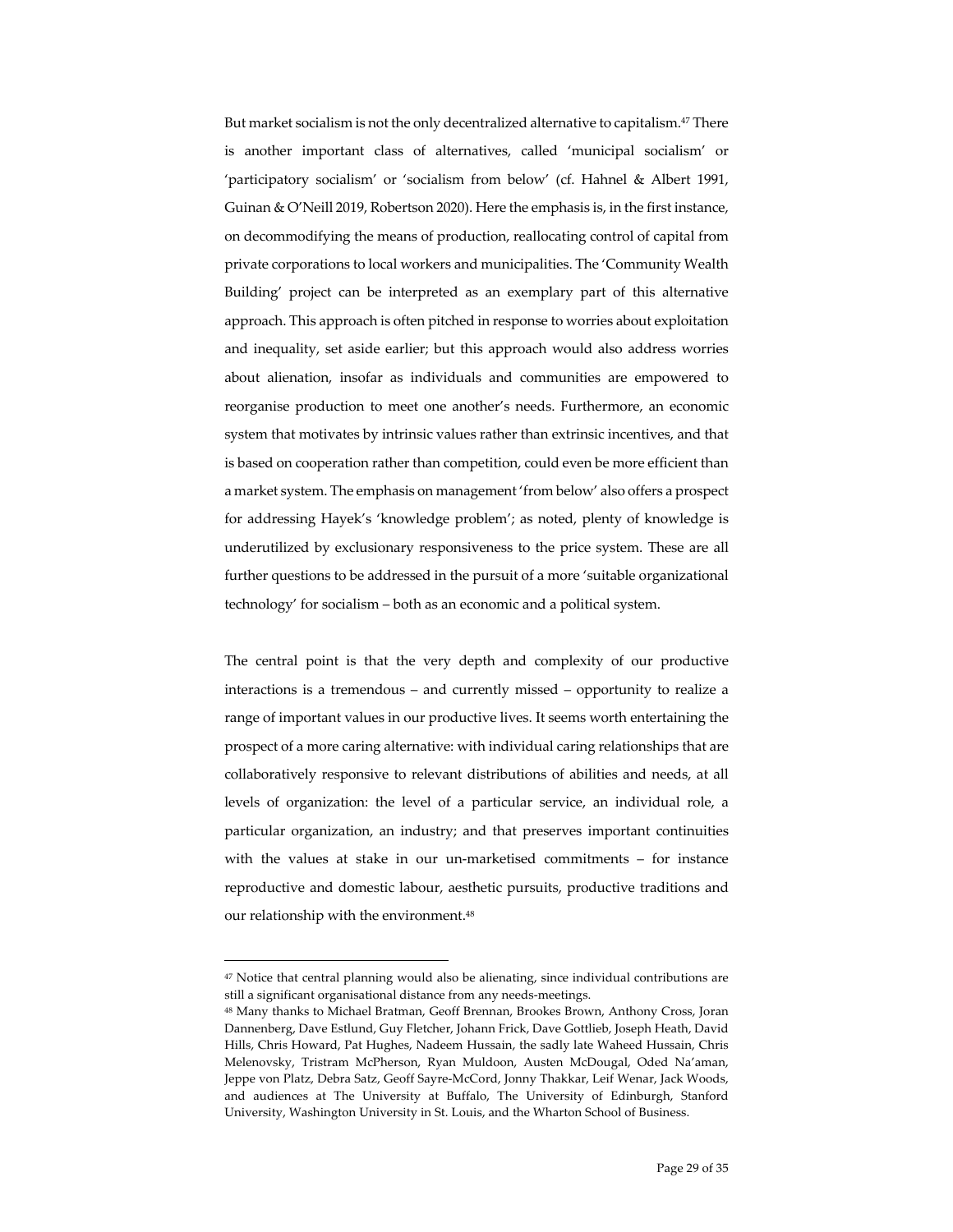# **Works Cited**

Anderson, E. (1993). *Value in Ethics and Economics*. Harvard University Press.

Baker, C. & Maguire, B. (2020). 'The Alienation Objection to Consequentialism,' in the *Oxford Handbook of Consequentialism*.

Baier, Annette. (1991). *Trust*. Tanner Lectures, vol. 13. University of Utah Press.

Boatright, J.R. 1999. "Presidential address: does business ethics rest on a mistake?" Business Ethics Quarterly 9 (1999): 583-59

Brennan, J. 2012. 'For-Profit Business as Civic Virtue.' *Journal of Business Ethics* 106 no 3: 313-324.

Brennan, Jason. & Jaworski, Peter. (2015). *Markets Without Limits*. *Routledge.*

Brown, B. & Maguire, B. (2019). 'Markets, Interpersonal Practices, and Signal Distortion.' *Philosophers' Imprint*, vol. 19, no. 14.

Brudney, Daniel. (1998). *Marx's Attempt to Leave Philosophy.* HUP.

Brudney, D. 2014. 'The Young Marx and the Middle Aged Rawls' in *A Companion To Rawls*, Blackwell.

Brudney, Daniel. 1997. 'Community and completion,' in Reath, Herman, Korsgaard & Rawls (eds.), *Reclaiming the History of Ethics*. CUP (1997)

Bubeck, Diemut. (1995). *Care, Gender, and Justice*. Oxford: Clarendon Press.

Callon, M. (1998). 'Introduction: The embeddedness of economics markets in economics.' In *The Laws of Markets*, Callon (ed). Oxford: Blackwell Publishers.

Carens, Joseph. (1981). *Equality, Moral Incentives, and the Market.* University of Chicago Press.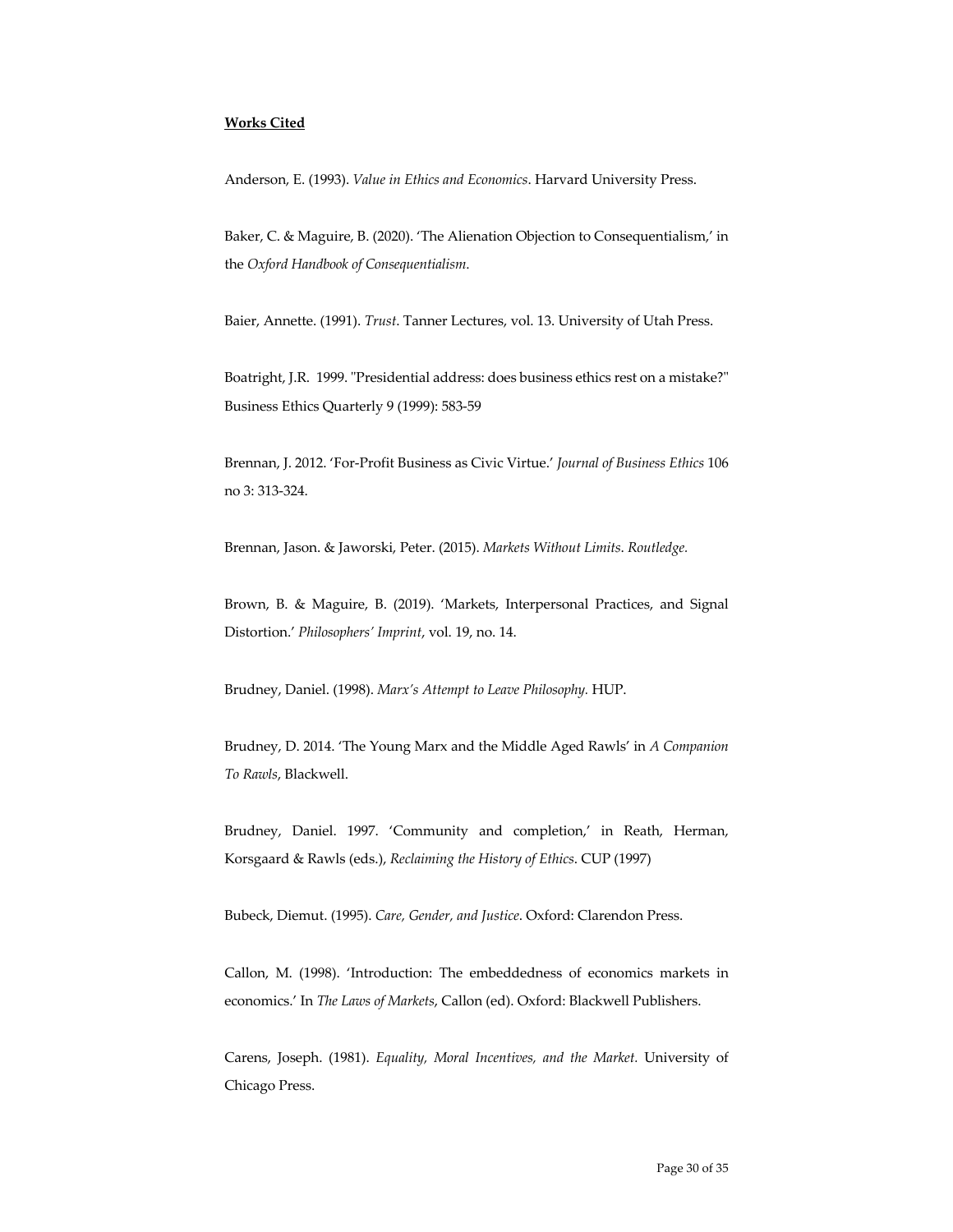Carens, Joseph. (2003). 'An Interpretation and Defence of the Socialist Principle of Distribution.' *Social Philosophy & Policy.* 

Coase, R. (1960). 'The Problem of Social Cost,' *Journal of Law and Economics*, vol. 3, 1-44.

Cocking, Dean and Oakley, Justin (1995). 'Indirect Consequentialism, Friendship, and the Problem of Alienation,' *Ethics* 106 (86-111).

Cohen, G.A. 2008. Rescuing Justice, Rescuing Equality. Havard University Press

Cudd, A. 2011. Capitalism: for and Against, A Feminist Debate. Cambridge University Press.

Cohen, G.A. (2009). *Why Not Socialism?* Princeton University Press.

Eliot, J. (1976). 'Marx and Contemporary Models of Socialist Economy.' In *History of Political Economy*, volume 8, issue 2.

Elster, J. (1986). 'Self-Realization in Work and Politics.' *Social Philosophy & Policy*, 3:2.

Engels, Friedrich. (1845). *On the Condition of the Working Class in England*.

Flanagan, Mary. 2013. *Critical Play: Radical Game Design.* Cambridge: MIT Press.

Folbre, N. & Nelson, J. (2000). 'For Love or Money – or Both?' *The Journal of Economic Perspectives For Love or Money -- Or Both?,* Vol. 14, No. 4, pp. 123-140.

Forst, R. 2017. 'Noumenal Alienation.' *Kantian Review*, 22, 4, 523-551.

Fourcade, M. & Healy, K. (2007). 'Moral Views of Market Society.' *Annu. Rev. Sociol.* 33:285-311.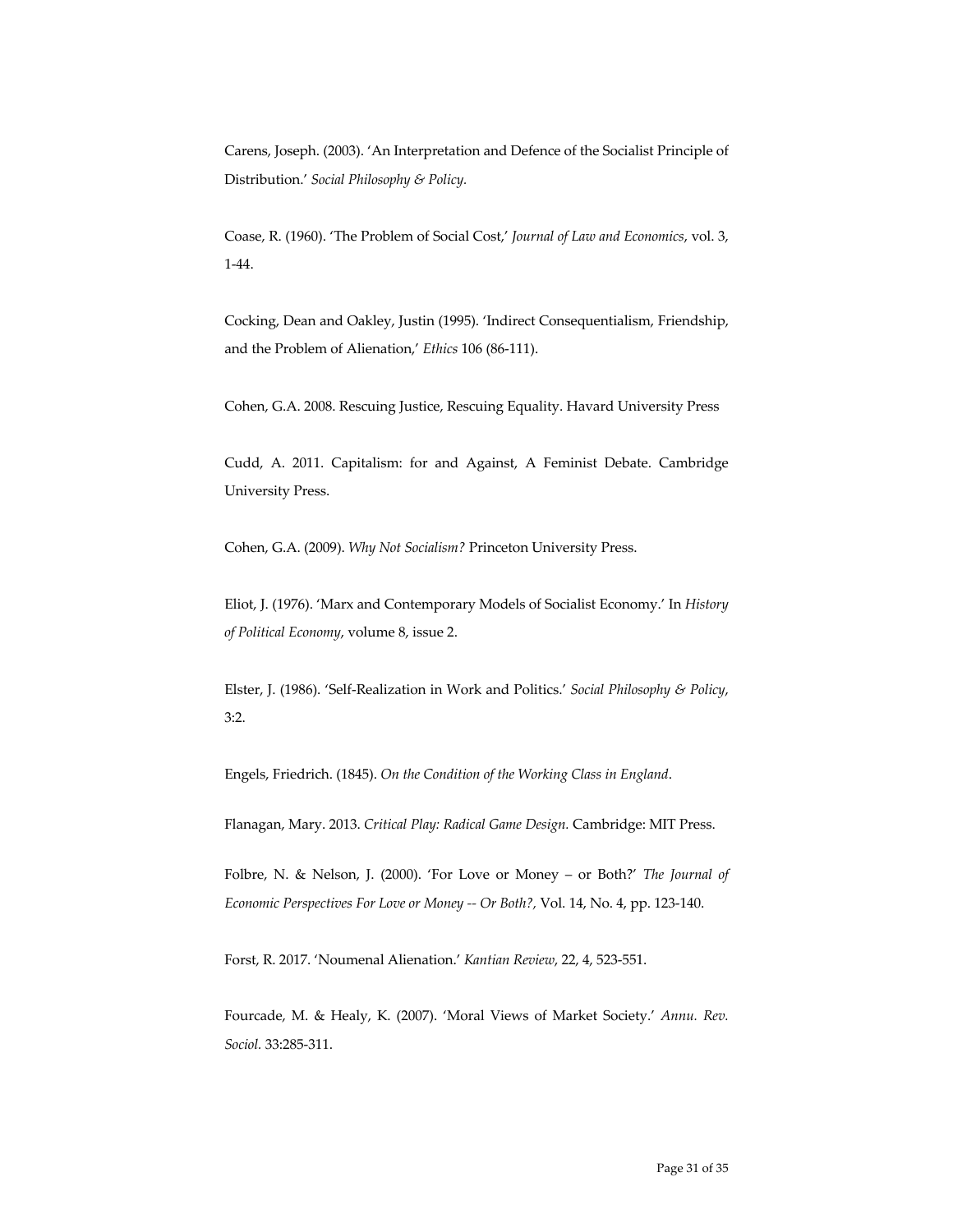Frankfurt, H. (1988). *The Importance of What We Care About*. Cambridge University Press.

Fraser, N. & Honneth, A. 2003. *Redistribution or Recognition*. Verso.

Fraser, N. (2014). 'Behind Marx's Hidden Abode.' *New Left review,* 86.

Friedman, M. (1970). 'The Social Responsibility of Business is to Increase its Profits.'

Gilabert, P. & O'Neill, M. (2019). 'Socialism.' *Stanford Encyclopedia of Philosophy: https://plato.stanford.edu/entries/socialism/*

Guinan, J. & O'Neill, M. 2020. *Community Wealth Building*. Polity Press.

Hahnel, R. & Albert, M. (1991). *The Political Economy of Participatory Economics*. Princeton University Press.

Hansmann, H. & Kraakman, R. (2000), 'The End of History for Corporate law' *Yale Law School, no. 235.*

Hayek, F. (1945). 'The Use of Knowledge in Society', *The American Economic Review,*  35 (4), 519-530.

Heath, Joseph. (2014). *Morality, Competition, and the Firm*. Oxford: Oxford University Press.

Heath, J. 2019. 'Is the "Point" of the Market Pareto or Kaldor-Hicks Efficiency?' in Business Ethics Journal Review, volume 7, issue 4.

Held, Virginia. (2005). *The Ethics of Care: Personal, Political, and Global*. Oxford: OUP.

Honneth, Axel. (2017). *The Idea of Socialism*. Polity Press.

Hurka, T. 1993. Perfectionism. OUP.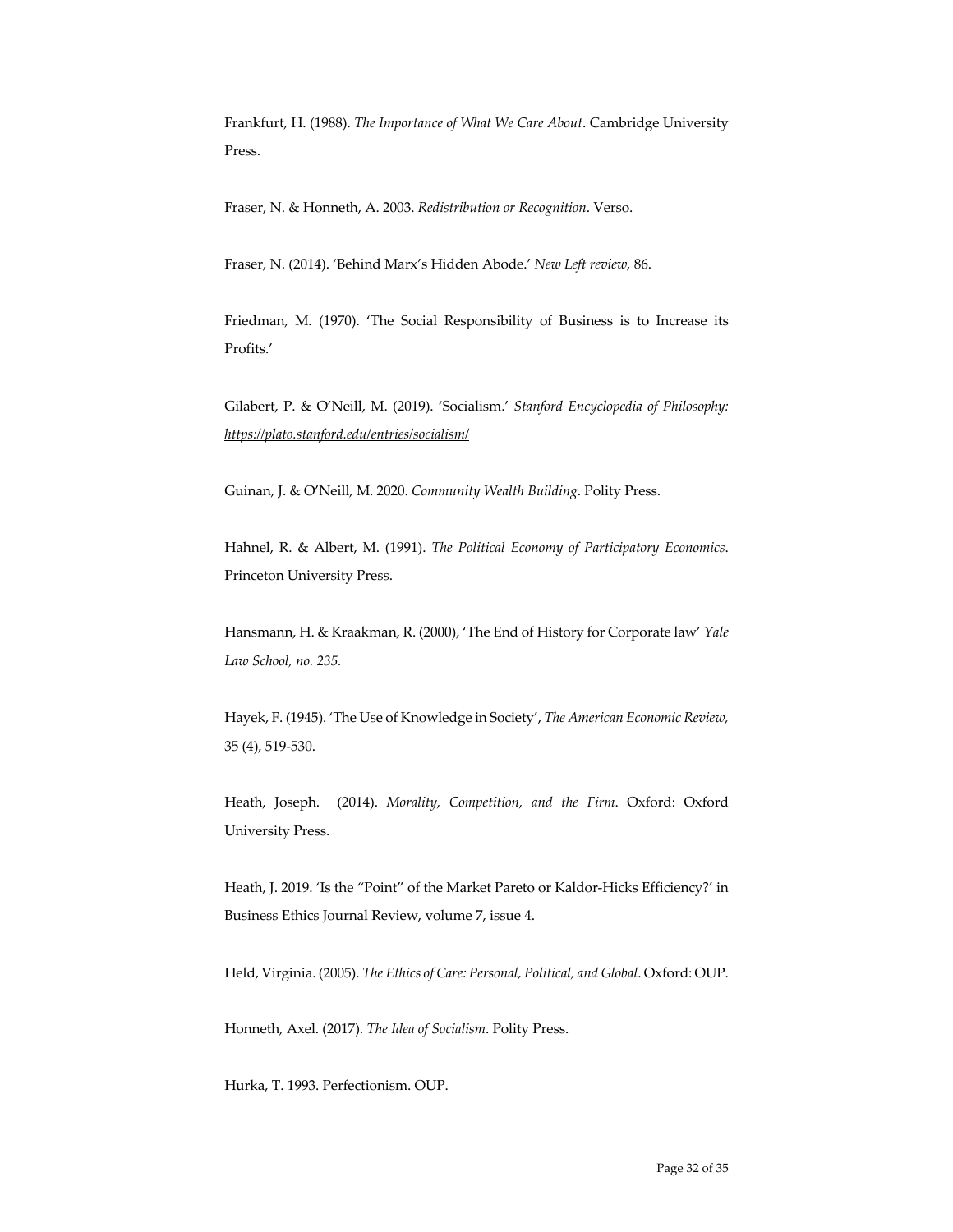Hurka, T. 2001. Virtue, Vice, and Value. OUP.

Jensen, M. (2002), 'Value Maximisation and the Corporate Objective Function.' *Business Ethics Quarterly*, vol. 12, no. 2, 235-256.

Kain, Philip J. 1982, Schiller, Hegel, and Marx. McGill-Queens University Press.

Kandiyali, J. (2020). 'The Importance of Others: Marx on Unalienated Production.' *Ethics*, 130. 555-587.

Leopold, David. (2018). 'Alienation.*' Stanford Encyclopedia of Philosophy.*

Lipsey, Richard. & Lancaster, Kelvin. 'The General Theory of the Second Best,' *Review of Economic Studies*, 24 (1956): 11-32.

Marcuse, H. (1964). *One Dimensional Man*. Beacon Press.

Matthews, R.C.O. (1981). 'Morality, Competition, and Efficiency*.' The Manchester School*, vol. 49, issue 4, 289-309.

Marx, Karl (1992 [1844]). *Notes on James Mill, 1844 Manuscripts*. In *Early Writings by Karl Marx*. Penguin Random House.

Marx and Engels Collected Works (MECW), volume 3, Lawrence and Wishart Publishing.

McMahon, C. (1981). 'Morality and the Invisible Hand.' *Philosophy & Public Affairs*, 10.3, pgs. 247-277.

Miller, David. (1989 / 2008). *Market, State, and Society*. Oxford: OUP.

Nguyen, T. 2020. 'Games and the Art of Agency', Philosophical Review.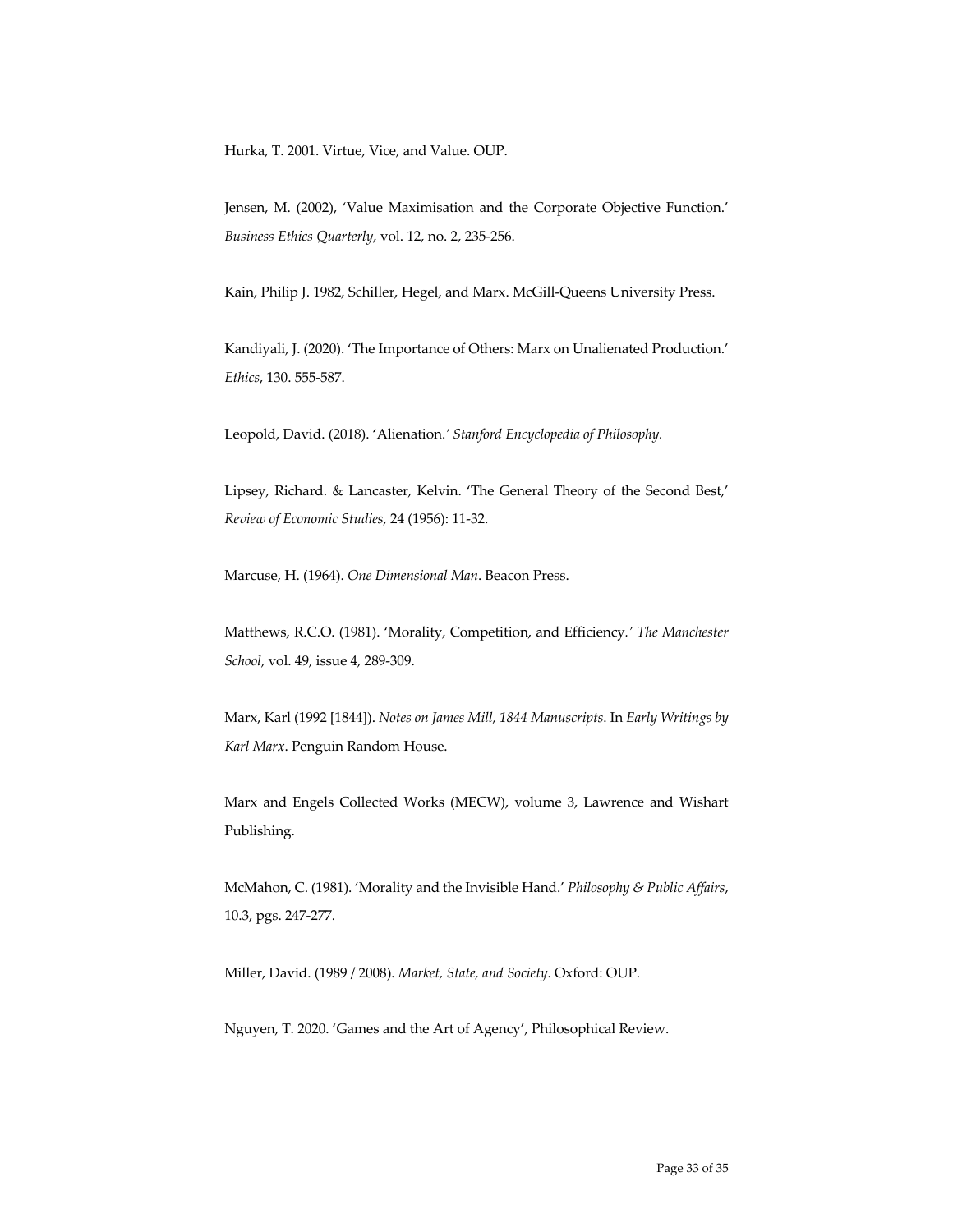Noddings, Nell. (1984). *Caring: A Feminine Approach to Ethics and Moral Education*. Berkeley: University of California Press.

Norcia, Vincent. & Larkins, Joyce. (2000). 'Mixed Motives and Ethical Decisions in Business' *Journal of Business Ethics*. Vol. 25, Issue 1, 1-13.

Ostroy, J. & Makowski, L. (2001). 'Perfect Competition and the Creativity of the Market.' *Journal of Economic Literature*, vol. 39, no. 2.

Pigou, Arthur Cecil. 1920. The Economics of Welfare. London: Macmillan.

Rawls, J. (1973). *A Theory of Justice*. OUP.

Rawls, J. (1993). *Political Liberalism*. CUP.

Raz, Joseph. (1976). *Practical Reason and Norms*. Oxford: OUP.

Robertson, M. (2020). 'Left Economics From Below? Defending the Programme after Corbyn.' *New Socialist*, 25 August.

Roemer, J. (2017). 'Socialism Revisited.' *Philosophy& Public Affairs*, 45, No. 3.

Roemer, J. (2020). *How We Cooperate*. Yale University Press.

Satz, Debra (2010). *Why Some Things Should Not Be For Sale*. OUP.

Schacht, R. 1980. Alienation. Psychology Press.

Scheffler, S. 2010. *Equality and Tradition*. OUP.

Schwartz, Adina. (1982). 'Meaningful Work,' *Ethics*, vol. 92., No. 4, 634-646.

Sen, Amartya. (1977). 'Rational Fools.' *Philosophy & Public Affairs*. Vol. 6, No. 4, 317- 344.